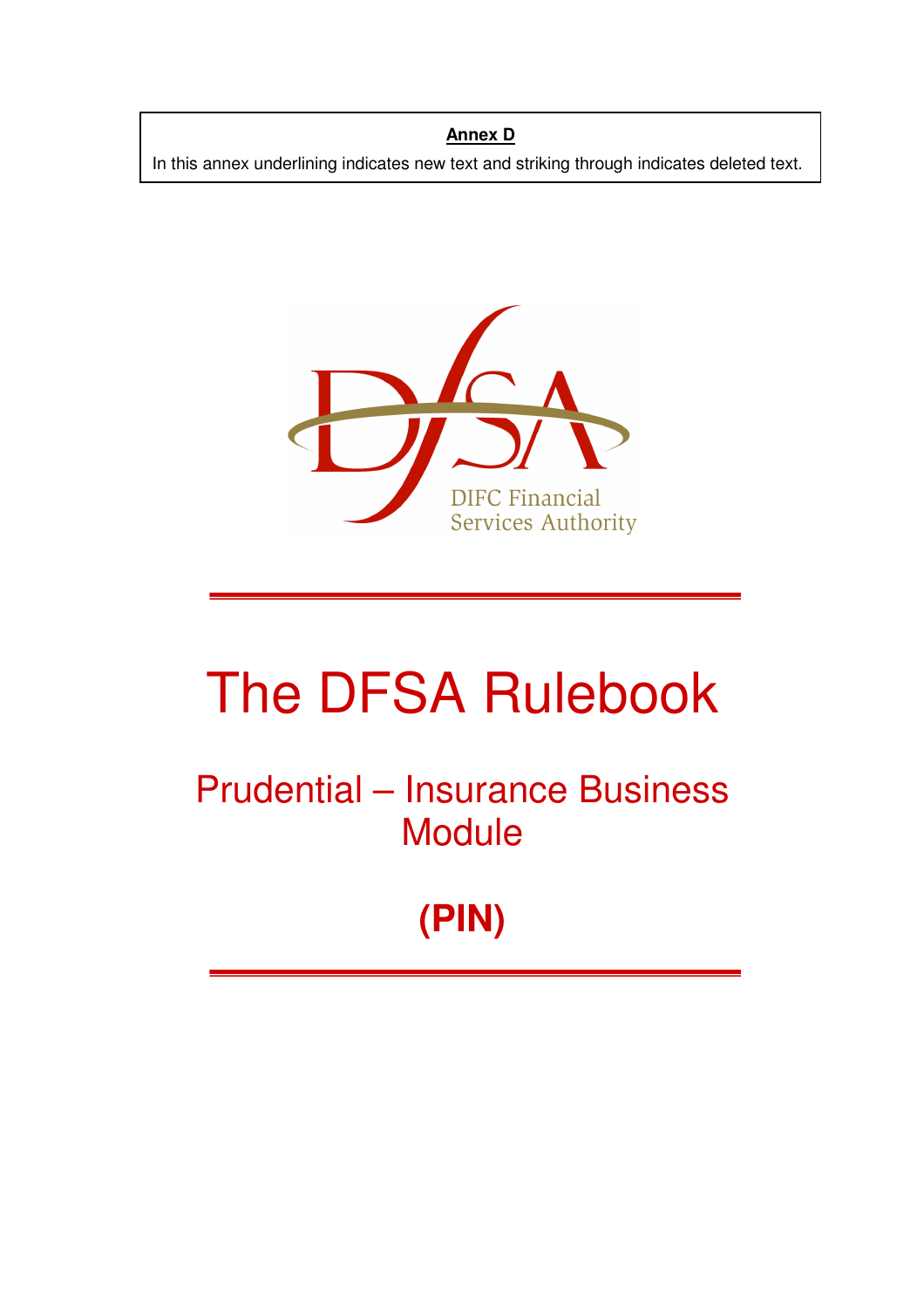# **2 Management and control of risk**

#### **………….**

- **2.3.6** An Insurer must develop, implement and maintain a risk management system to identify and address Group risk, including but not limited to:
	- $(a)$  risks associated with:
		- $(i)$  its relationship with other members of its Group; and
		- (ii) the activities and adequacy of funding of other members of its Group; and
	- (b) risks associated with any Associates that the Insurer has.

**2.3.7** For the purposes of Rule 2.3.6, an Insurer may:

 $(a)$  take into account:

- $(i)$  its position within the Group,
- (ii) the materiality of the risk to which it is exposed because of its membership of the Group, and
- (iii) the access that it has to the systems and controls of other members of its Group and any information produced by them or by Associates; and
- (b) consider together Groups whose Holding Companies are all members of the same Group, except for any Group of which the Insurer is the Holding Company.

#### **Guidance**

The effect of Rule 2.3.7(b) is that, where an Insurer is a member of two or more Groups that are also sub-Groups of a single Group, the Insurer may consider that Group as a whole for the purposes of this section. An Insurer that is a Holding Company is however still required to give specific consideration to the risks to which it is exposed as Holding Company.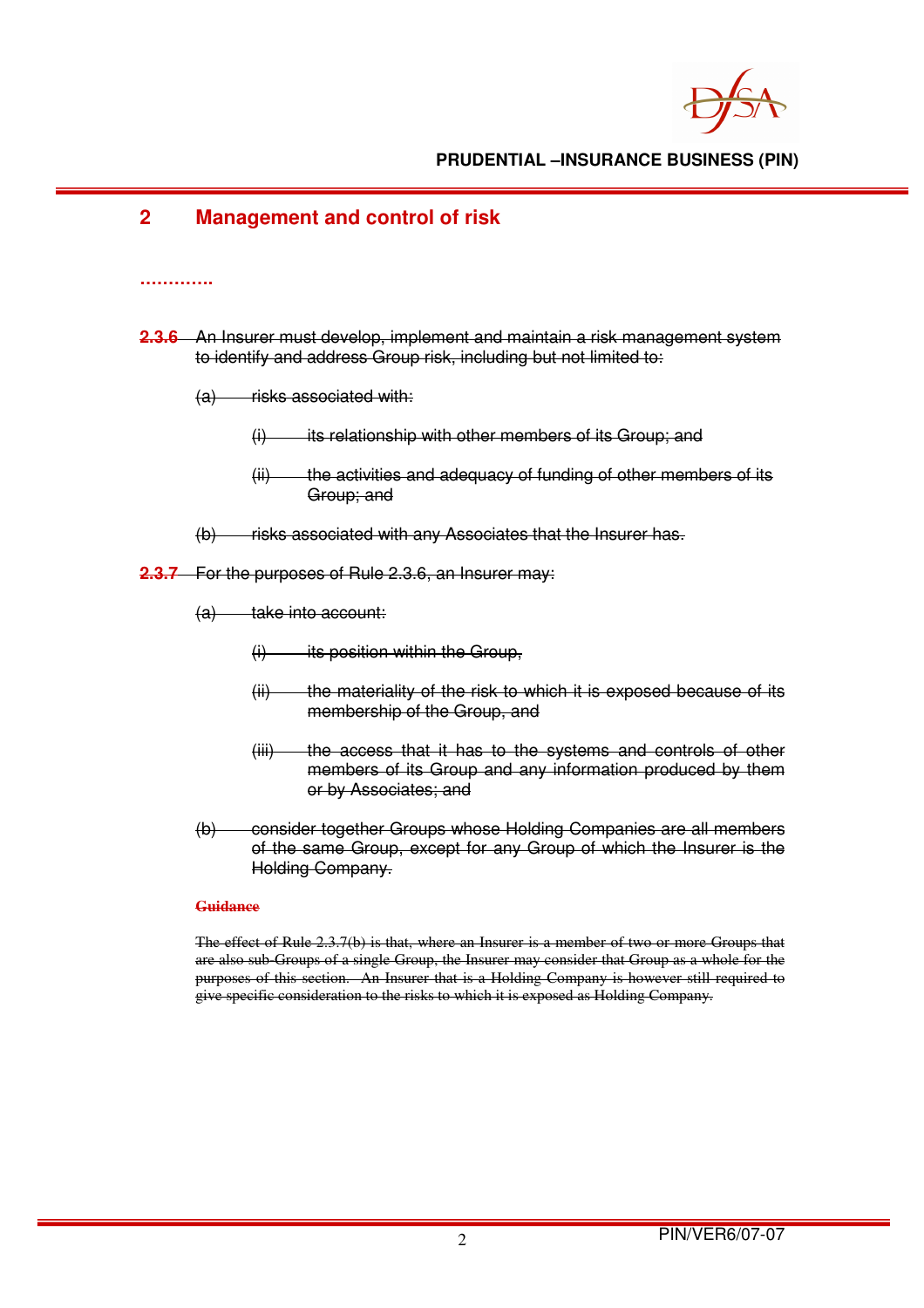

# **2.5 Insurers that undertake surety insurance business**

- **2.5.1** This section applies only to Insurers that undertake Insurance Business in Class 7(b).
- **2.5.2** An Insurer that undertakes Insurance Business in Class 7(b) must ensure that:
	- (a) in any reporting period, the amount of its Gross Written Premium attributable to Class 7(b) does not exceed 5% of its total Gross Written Premium in all classes of non-life insurance;
	- (b) the Person insured under any Contract of Insurance in Class 7(b) is:
		- (i) a Body Corporate; or
		- (ii) if not a Body Corporate, a Financial Institution;
	- (c) at the time of effecting a Contract of Insurance in Class 7(b), the Person insured under that contract has a rating of BBB or better; and
	- (d) the maximum period of any Contract of Insurance in Class 7(b) does not exceed twenty years.
- **2.5.3** Rule 4.1.4 applies in respect of determination of ratings for the purposes of Rule 2.5.2(c).
- **2.5.4** An Insurer that is a Protected Cell Company that undertakes Insurance Business in Class 7(b) must comply with Rule 2.5.2 in respect of each Cell to which such business is attributable.
- **2.5.5** (1) An Insurer intending to undertake Insurance Business in Class 7(b) must:
	- (a) notify the DFSA in writing of its proposal to undertake such business; and
	- (b) give to the DFSA a business plan for the business intended to be undertaken.
	- (2) An Insurer must not effect any contract of insurance in Class 7(b) if the DFSA has objected to a proposal it has made under (1).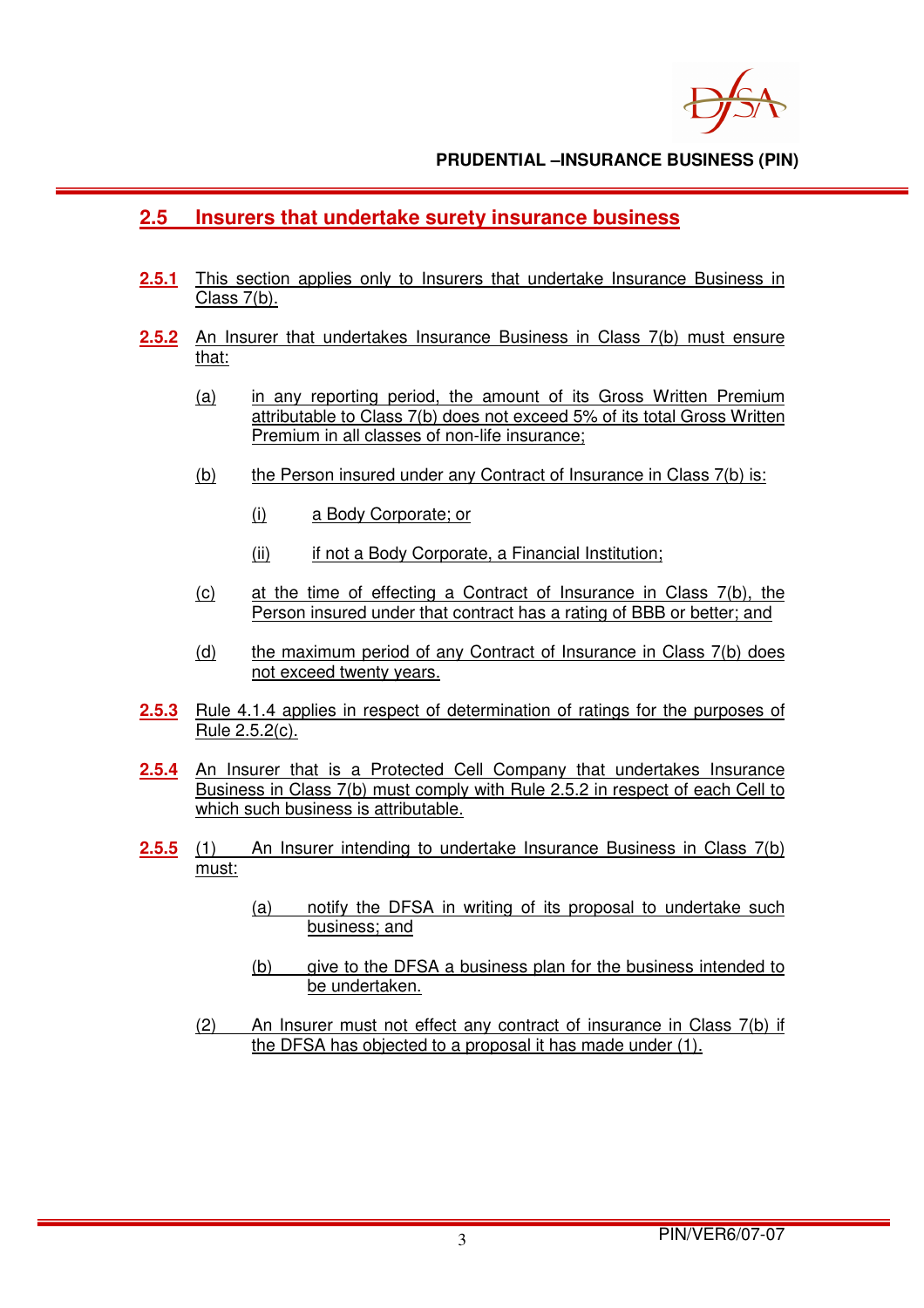

- 1. If all the information required is provided to the DFSA relating to the proposal to effect Contracts of Insurance in Class 7(b), generally, it will take about 45 calendar days for the DFSA to be able to determine whether an Insurer should be allowed to conduct this type of business. If the DFSA decides to object to the proposal, it will notify the Insurer of its decision and the reasons for that decision before imposing a restriction to that effect on the Insurer's licence. An Insurer may make an appeal to the DFSA's Regulatory Appeals Committee relating to such a decision.
- 2. The current requirements relating to Class 7(b) do not cater to monoline specialist financial guarantee insurers. However, if such an Insurer wishes to operate in the DIFC, the DFSA will consider what requirements should apply to it. In doing so, the DFSA will consider capital adequacy and other requirements that are generally applied to such specialist Insurers in other jurisdictions.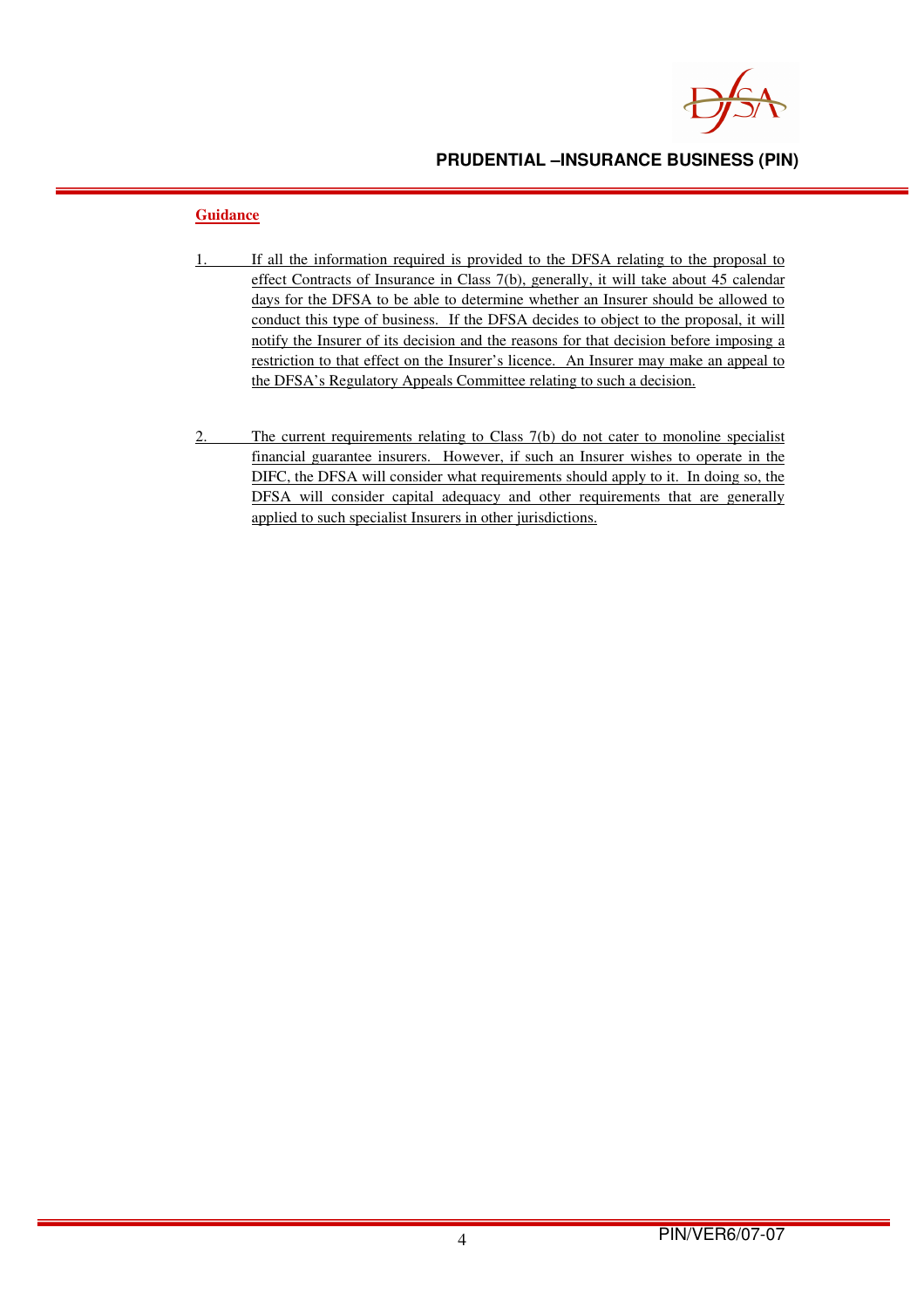# **3 LONG-TERM INSURANCE BUSINESS**

# **3.1 Introduction**

**3.1.1** This chapter applies to all Insurers.

#### **Guidance**

- 1. This chapter sets out requirements in respect of Long-Term Insurance Business. An Insurer is required to maintain a separate fund in respect of Long-Term Insurance Business or to subject itself to the same restrictions as apply to a Long-Term Insurance Fund.
- 2. COB part 1 provides that Long-Term Insurance Business conducted by Insurers is limited to reinsurance. COB Rule 2.2.2(1)(a) provides that Long-Term Insurance Business conducted by an Insurer in or from the DIFC is limited to reinsurance. However, this provision does not prevent a DIFC Incorporated Insurer from being able to effect or carry out Direct Long-Term Contracts of Insurance from an establishment outside the DIFC. Where an Insurer does so, it must comply with the requirements in this section relating to Direct Long-Term Insurance Business.
- 3. Requirements in this section that are not specified as applying to Direct Long-Term Insurance Business apply to all Long-Term Insurance Business.

# **3.2 Establishment of long-term insurance funds**

**…………**

**3.2.3**

**…………**

### **Guidance**

Because of the prohibition set out in COB part 1, Insurance  $\frac{1}{2}$ Business of an Insurer that is a Protected Cell Company can only be carried out through its Cells.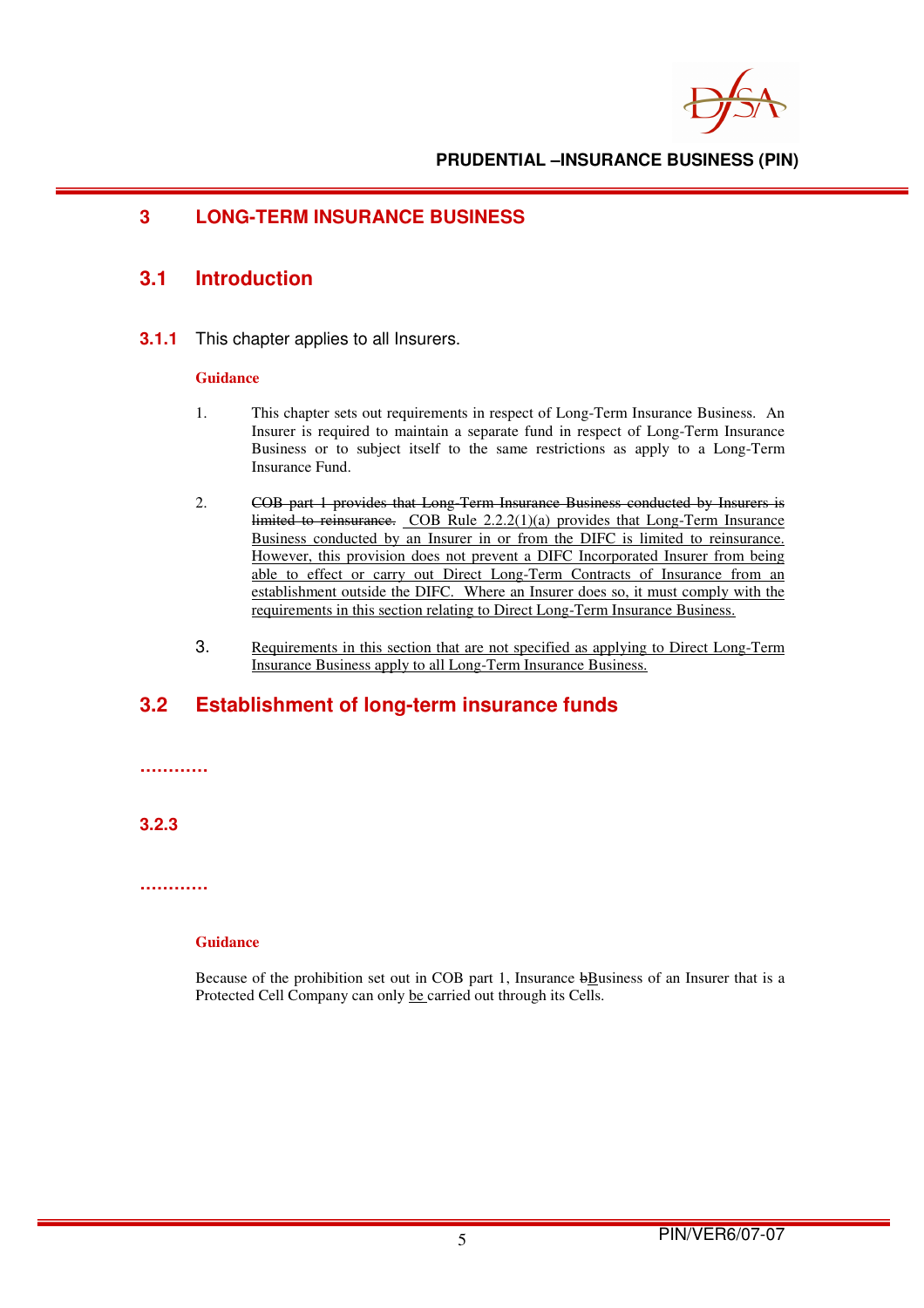

**3.2.4** An Insurer that is not a DIFC Incorporated Insurer, that is subject to a regulatory requirement in another jurisdiction to arrange its affairs or any part of its affairs in a manner that is equivalent or substantially equivalent to the maintenance of a Long-Term Insurance Fund required by this section, may make a written application to the DFSA for that arrangement of its affairs or that part of its affairs to be deemed for the purposes of these Rules to constitute a Long-Term Insurance Fund. If the DFSA approves that constitute a Long-Term Insurance Fund. application, it must inform the Insurer in writing, and must state in its notice to the Insurer the manner in which the arrangement will be deemed for the purpose of these Rules to constitute a Long-Term Insurance Fund.

#### **…………**

**3.2.6** Notwithstanding anything to the contrary contained in the above provisions, the DFSA may, at its sole discretion, direct that an Insurer which conducts Long-Term Insurance Business establish one or more Long-Term Insurance Funds in respect of its Long-Term Insurance Business or any part of such Business. An Insurer shall establish one or more Long-Term Insurance Funds where so directed by the DFSA.

**………….** 

# **3.5 Limitation on use of assets in long-term insurance fund**

#### **…………**

- **3.5.2** Assets attributable to a Long-Term Insurance Fund may not be transferred so as to be available for other purposes of the Insurer except:
	- (a) where the transfer constitutes appropriation of a surplus determined in accordance with section 7.3, provided that the transfer is performed within four months of the Reference Date of the actuarial investigation referred to in that Rule;
	- (b) where the transfer constitutes a payment of dividend or return of capital, in accordance with Rules 3.5.3 and 3.5.4;
	- (c) where the transfer is made in exchange for other assets at fair value;
	- (d) where the transfer constitutes reimbursement of expenditure borne on behalf of the Long-Term Insurance Fund, and in respect of expenses attributable to the Long-Term Insurance Fund; or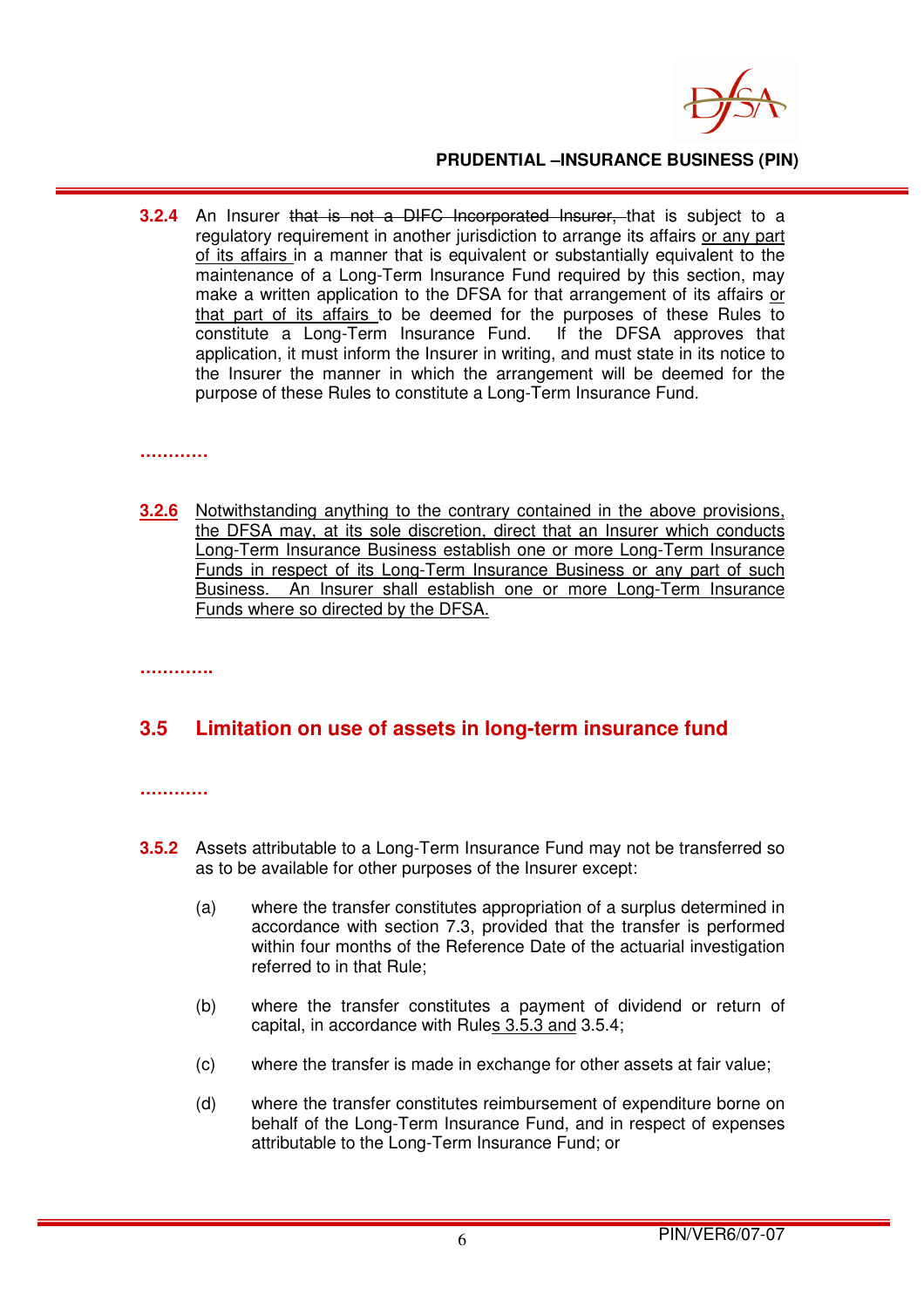

(e) where the transfer constitutes reattribution of assets attributed to the Long-Term Insurance Fund in error.

**…………**

**3.5.5** Assets attributable to a Long-Term Insurance Fund must not be lent or otherwise made available for use for any other purposes of the Insurer or any purposes of any party Related to the Insurer.

**Guidance**

Rule 3.5.5 operates to prohibit, among other things, lending between Long Term Insurance Funds of the same Insurer. Assets must not be organised in such a manner as to create indebtedness between Long Term Insurance Funds.

**…………**

# **3.6 Other requirements**

- **3.6.1** (1) Except as permitted in this Rule, a DIFC Incorporated Insurer must not effect any Direct Long-Term Insurance contract the terms of which include any of the following:
	- (a) investment components of Policy Benefits, that are wholly or partly guaranteed;
	- (b) options to receive Policy Benefits on expiry, maturity or surrender as annuities, where annuity rates are wholly or partly guaranteed at the inception of the contract;
	- (c) bonuses on participating contracts where those bonuses become vested Policy Benefits or guaranteed by the Insurer at a date prior to expiry, maturity or surrender; or
	- (d) other options or discretionary Policy Benefits that expose the Insurer to investment, expense or other risk that is not readily definable at the inception of the contract.
	- (2) An Insurer may request the permission of the DFSA to effect Direct Long-Term Insurance contracts with features of the kind referred to in (1). A request must be made in writing and must include:
		- (a) details of the terms of the proposed contracts;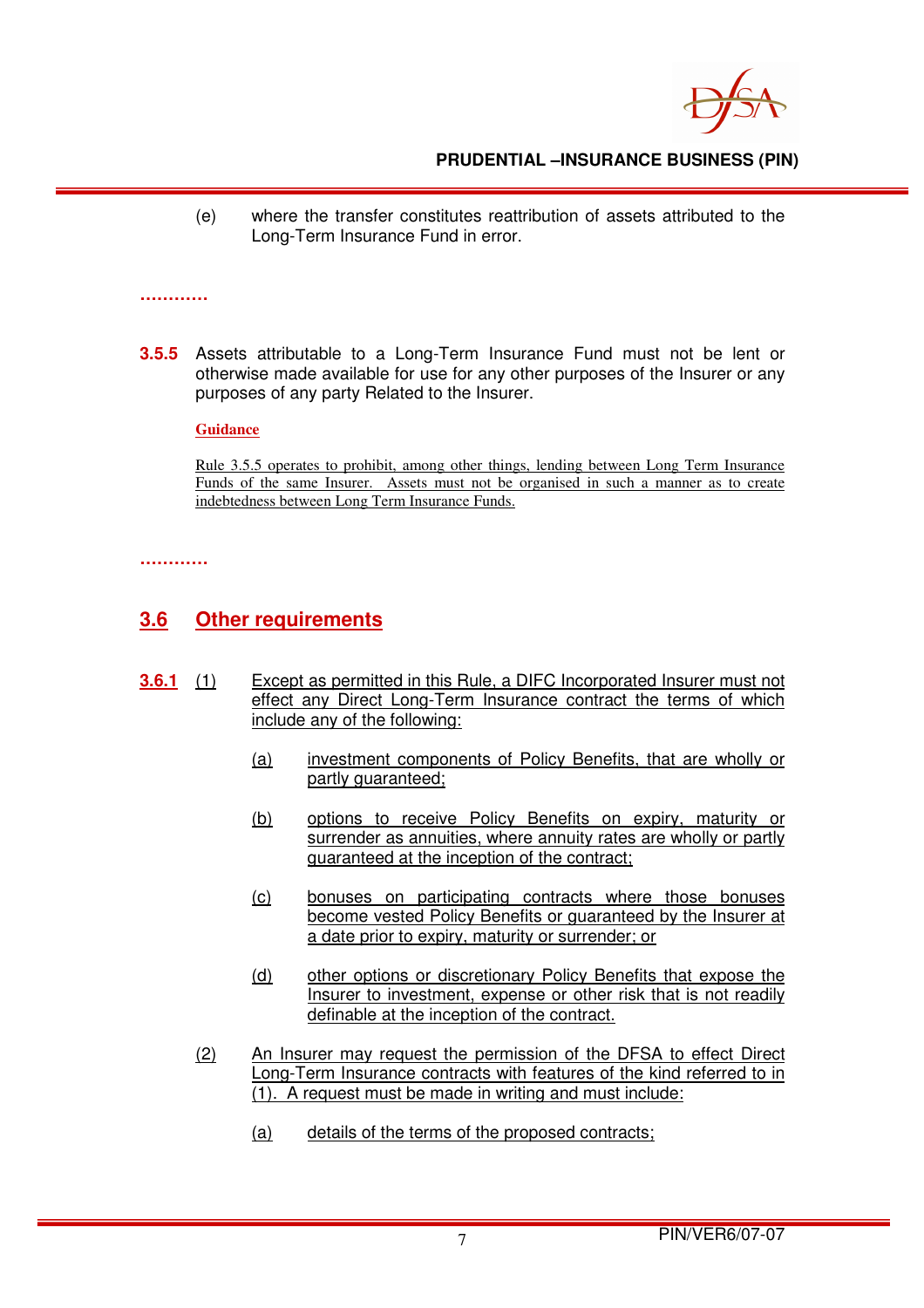

- (b) an explanation of how the Insurer intends to price such contracts, and to value them for the purposes of its capital adequacy calculations; and
- (c) an explanation of how the Insurer intends to quantify, monitor and manage the risks to its capital adequacy represented by such features of contracts.
- (3) The DFSA may give an Insurer permission to effect Direct Long-Term Insurance contracts having one or more features of the kind referred to in (1). Permission shall be given in writing and shall be subject to such terms or conditions as the DFSA may specify in its notice giving permission. Where any terms and conditions are imposed on the Insurer, the Insurer shall comply with such terms and conditions.
- (4) The DFSA may on its own initiative at any time vary or revoke permission given under (3) above. Variation or revocation shall be communicated to the Insurer in writing.

- 1. The features described in Rule 3.6.1(1) have the potential to expose an Insurer to risks that are not adequately provided for in the capital adequacy framework set out in this Rulebook. The DFSA retains the power to prohibit or limit the inclusion of such features in a Long-Term Insurance contract where it is of the view that the inclusion of such features may have a materially adverse impact upon the long term viability of the Insurer. It is natural for Insurers to seek to stimulate a market by offering features such as guarantees or options. However, the solvency of Insurers could be threatened if they have not adequately valued, stress-tested and set aside adequate capital to service such features. Therefore, the DFSA will expect Insurers seeking permission to write contracts with such features to demonstrate that these steps have been undertaken, and that their procedures provide adequately for ongoing monitoring of the associated risks. Permission to undertake such business may be subject to conditions, for example, a requirement to maintain additional capital, or to restrict business of this nature by reference to total business. The DFSA may also as a condition of granting permission require additional information relating to the business in question to be reported to the DFSA in the Insurer's periodic regulatory returns, or in the Actuary's report referred to in Rule 7.3.4.
- 2. If all the information required is provided to the DFSA relating to a request for permission under Rule 3.6.2, generally, it will take about 45 calendar days for the DFSA to be able to determine whether an Insurer should be permitted to effect Direct Long-Term Insurance contracts with features of the kind referred to in that Rule. If the DFSA decides to object to the proposal, grant conditional permission or vary or revoke a permission already granted, it will notify the Insurer of its decision and the reasons for that decision. An Insurer may make an appeal to the DFSA's Regulatory Appeals Committee relating to such a decision.
- **3.6.2** A DIFC Incorporated Insurer which undertakes Direct Long-Term Insurance Business must supervise adequately the conduct of its Direct Long-Term Insurance Business in each jurisdiction in which that Business is undertaken.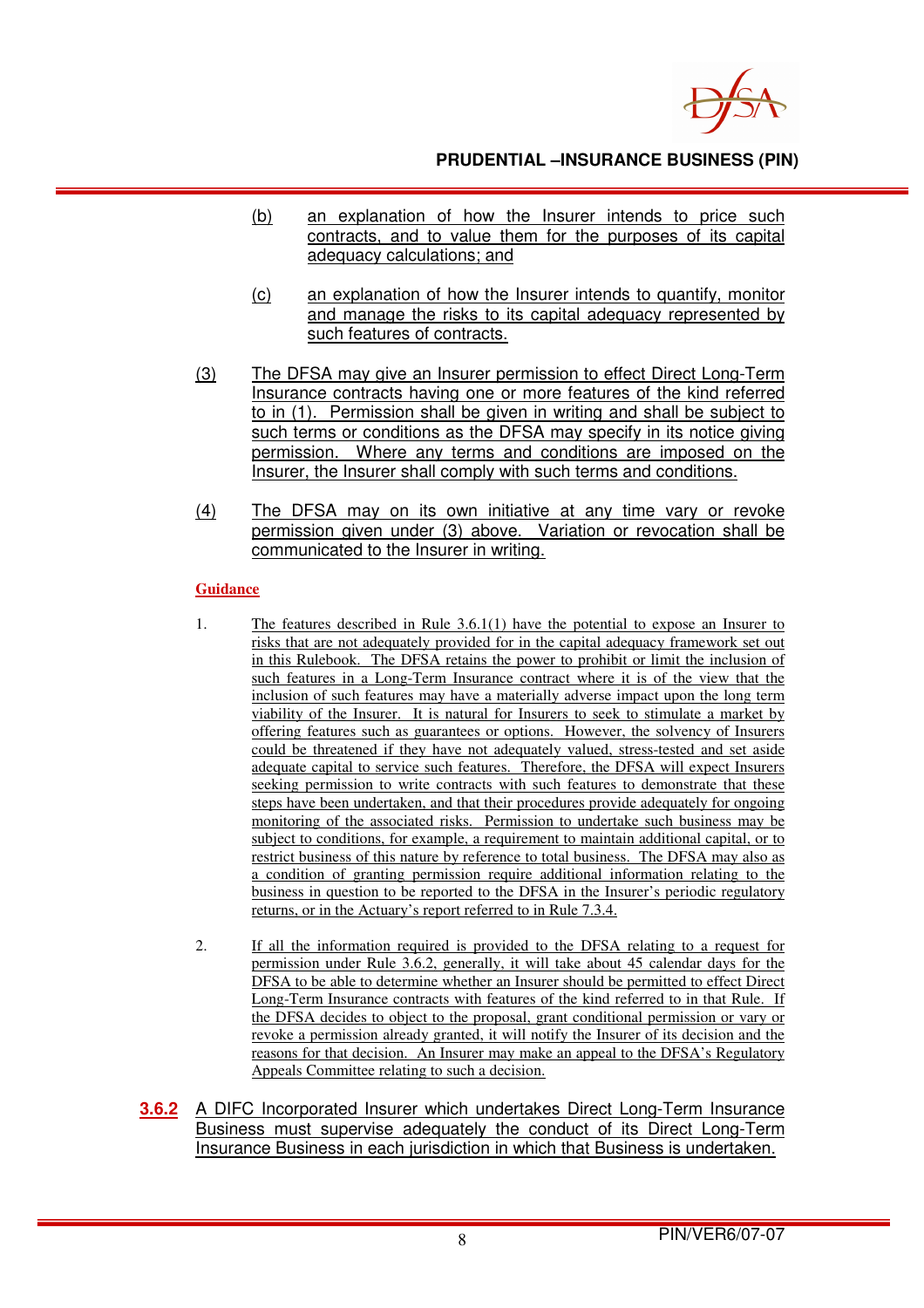

- 1. In order to demonstrate compliance with Rule 3.6.2, the senior management of a DIFC Incorporated Insurer should have mechanisms in place such that adequate information, in appropriate detail, is reported internally to senior management on a timely basis, and that this information is appropriately considered and acted upon.
- 2. In discharging its responsibilities under Rule 3.6.2, and under the high level requirements to which it is subject under GEN Rule 5.3.1, senior management will need to consider specific risks to which the Insurer is exposed as a consequence of its activity within each jurisdiction. Internal governance procedures such as Internal Audit should include examination of non-DIFC activities. Compliance procedures should be designed to ensure that the Insurer complies with any domestic regulation to which it may be subject in the jurisdiction in which it is doing business. Insurers are also expected to ensure that conduct of business by them in other jurisdictions does not pose any risk to the reputation of the DIFC. Consequently, senior management should ensure that adequate standards of customer protection are adopted by the Insurer's operation in each jurisdiction. Senior management should have regard to the provisions of GEN section 4.2 and in particular Principles 6, 7, 8 and 9 in considering whether standards of consumer protection are adequate. Review of persistency statistics may assist in identifying problems in the area of conduct of business.
- 3. Rule 3.6.2 does not preclude the establishment of appropriate local management structures with responsibility for the Insurer's business in the jurisdiction in question. However, the overall responsibility for ensuring compliance with domestic and DIFC regimes rests with the senior management of the Insurer.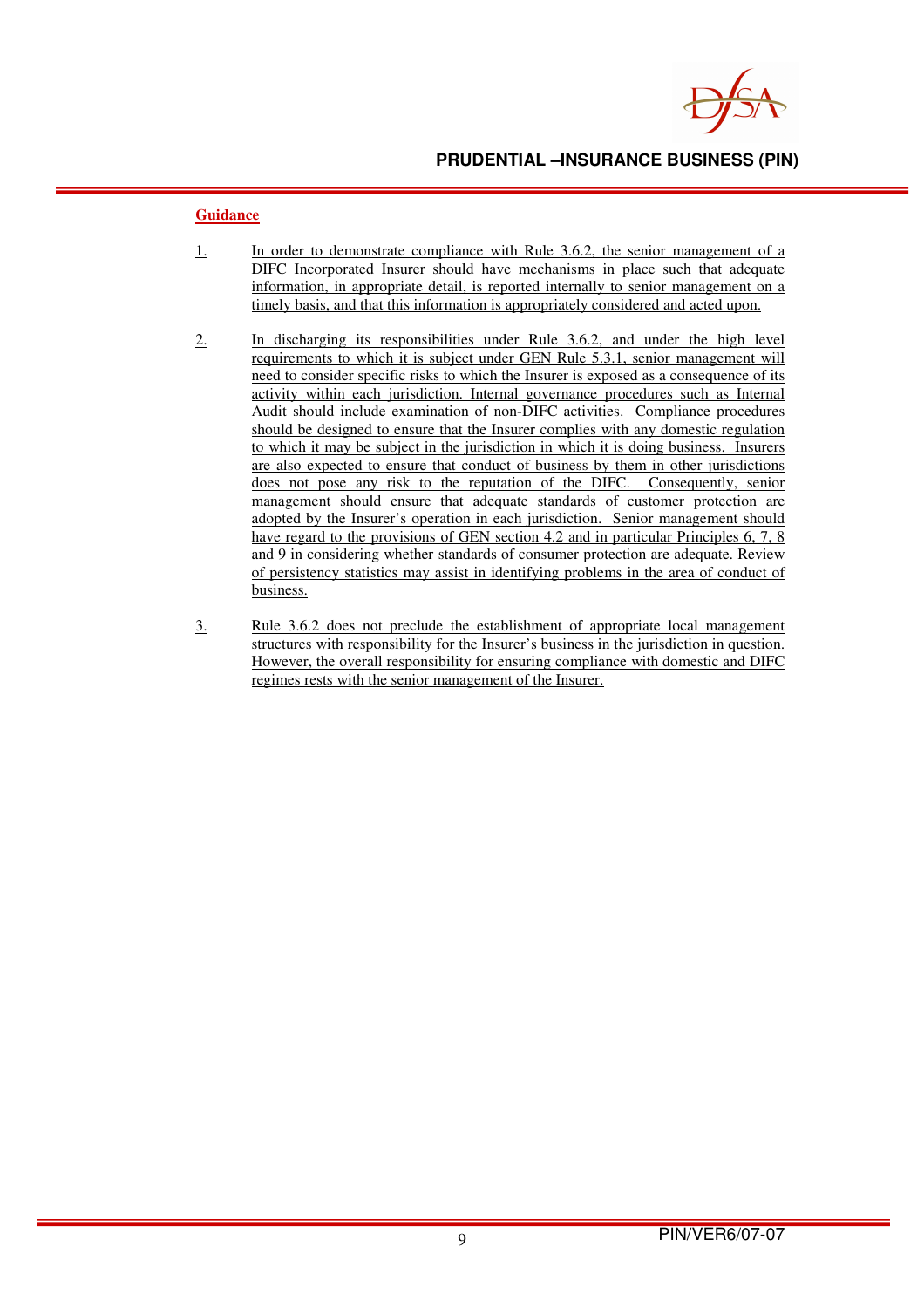# **4 CAPITAL ADEQUACY**

# **4.1 Introduction**

**4.1.1** This chapter applies to all Insurers.

#### **Guidance**

- 1. The amount of capital is fundamental to the financial health of any insurance undertaking and therefore to the protection of its policyholders. All Insurers are therefore required to maintain a minimum level of capital resources in accordance with this chapter.
- 2. This chapter establishes minimum required levels of capital resources applicable to Insurers of different types. Section 4.2 establishes provisions that are applicable to all Insurers, wherever they are incorporated and of whatever type they are. Section 4.3 establishes Minimum Capital Requirements in respect of Insurers other than Protected Cell Companies, and section 4.4 establishes equivalent requirements in respect of Protected Cell Companies. Additional provisions are established by section 4.5, in respect of Insurers carrying on Insurance Business of Class 7, by section 4.6, in respect of Insurers maintaining Long-Term Insurance Funds, and by section 4.7, in respect of Insurers that are not DIFC Incorporated Insurers.
- 3. The DFSA has the power under the Regulatory Law 2004 to act if it believes that any requirement of this chapter is breached, or that it may be breached in the future.

#### **………….**

# **4.2 Basic requirement**

- **4.2.1** This section applies to all Insurers.
- **4.2.2** An Insurer must always have capital resources that are, in the opinion of its directors formed on reasonable assumptions, adequate for the conduct of its business, taking into consideration the size of the Insurer and the mix and complexity of its business.

#### **Guidance**

1. Where an Insurer effects Direct Long-Term Insurance contracts, Rule 4.2.2 implies that the Insurer must also be able to fund and service its Long-Term Insurance Business in the long term.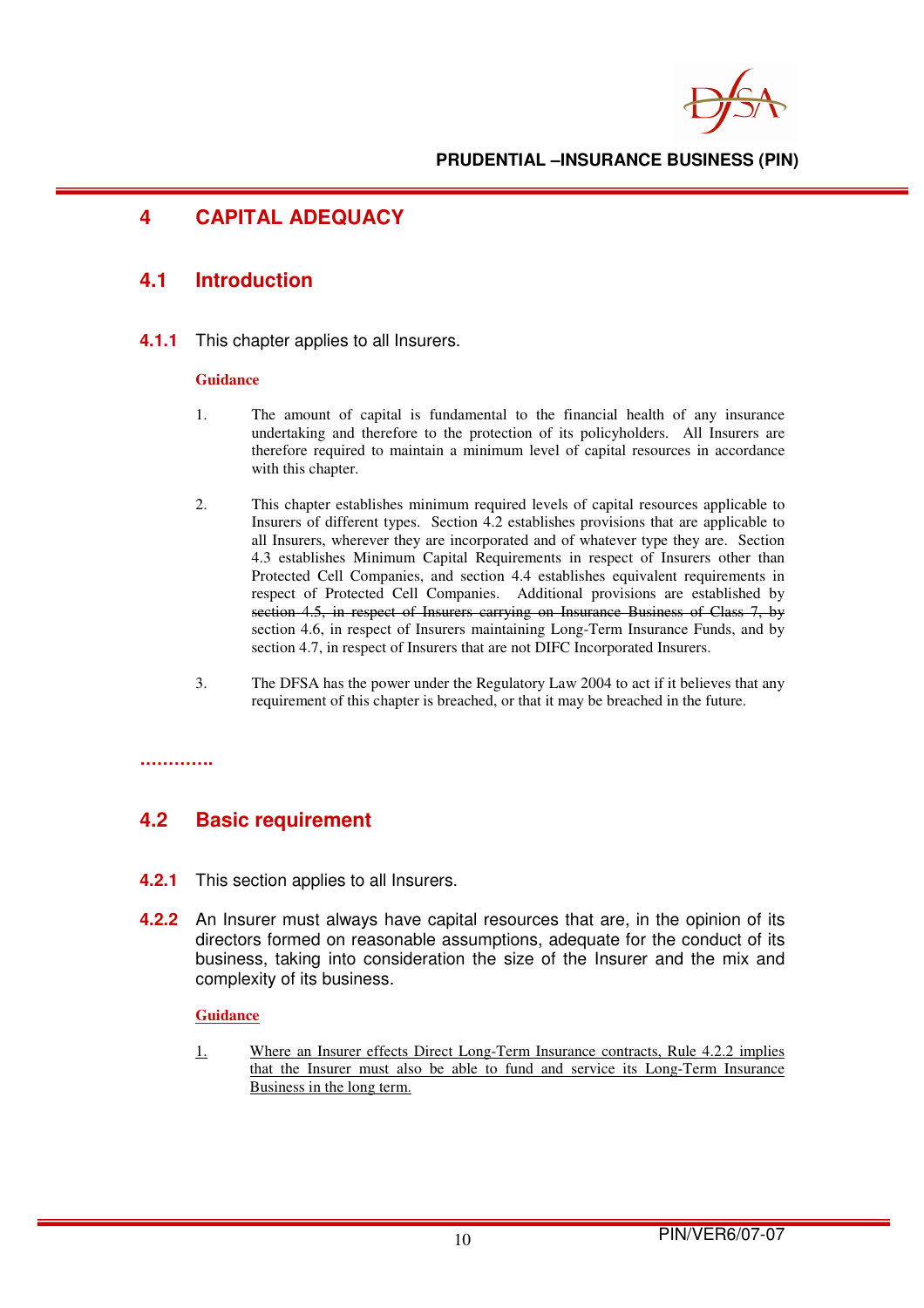

- 2. To be able to demonstrate to the DFSA that the Insurer meets the obligation of Rule 4.2.2 on an on-going basis, the DFSA expects the Insurer to develop internal capital models to support the self-assessment of capital adequacy. Those internal capital models should include mechanisms to estimate in a realistic manner the impact on the Insurer's capital position of possible scenarios relevant to the Insurer's business. The results of scenario testing should be communicated to the appropriate levels of management within the Insurer. Insurers should be able to demonstrate to the DFSA that the Insurer has adequate capital resources to withstand external and internal shocks to which they may plausibly be exposed.
- 3. Compliance with quantitative capital requirements set out in the PIN Module does not guarantee compliance with Rule 4.2.2.
- **4.2.3** (1) Without limiting the generality of Rule 4.2.2, an Insurer that effects Direct Long-Term Insurance contracts must ensure that:
	- (a) premiums for any Direct Long-Term Insurance contracts it effects are sufficient at that time for the formation of technical provisions relating to future Policy Benefits in accordance with the applicable valuation rules; and
	- (b) each Long-Term Insurance Fund to which Direct Long-Term Insurance contracts are attributed holds at all times Invested Assets of appropriate safety, yield and marketability adequate to provide the future Policy Benefits under those contracts that are attributed to the Fund.
	- (2) For the purposes of (1)(b), assets of the type described in Rule A3.4.3 must be excluded.

- 1. Rule  $4.2.3(1)(a)$  applies at the time that a contract is effected. Circumstances may arise in which premiums subsequently prove to be inadequate. However, this does not create a breach of the requirement in that subparagraph. Neither does the fact that an individual contract might suffer a large loss.
- 2. An Insurer should be able to demonstrate that its procedures allow for prior assessment and periodic review of premium adequacy of Direct Long-Term Insurance contracts that it writes. The assessment will consider the adequacy of premiums taking into account projected revenues and expenses in respect of the relevant contracts, including the likely impact of any discretionary features. In making this assessment, credit should not be taken for the impact of voluntary discontinuance (lapse, surrender of or making the contract paid-up) by the policyholder. The DFSA does not consider it appropriate for the projected profitability of Direct Long-Term Insurance contracts to be dependent on 'lapse support'.
- 3. Rule 4.2.3(1)(a) generally prevents an Insurer from writing 'loss leader' Direct Long-Term Insurance products. An Insurer that wishes to conduct business on a loss-leader basis would need to apply for an appropriate waiver. Such an Insurer would need to demonstrate that its resources are adequate to cover an appropriate level of technical provisions in respect of the contracts concerned, without detriment to its ability to comply with this Rule in respect of its other business.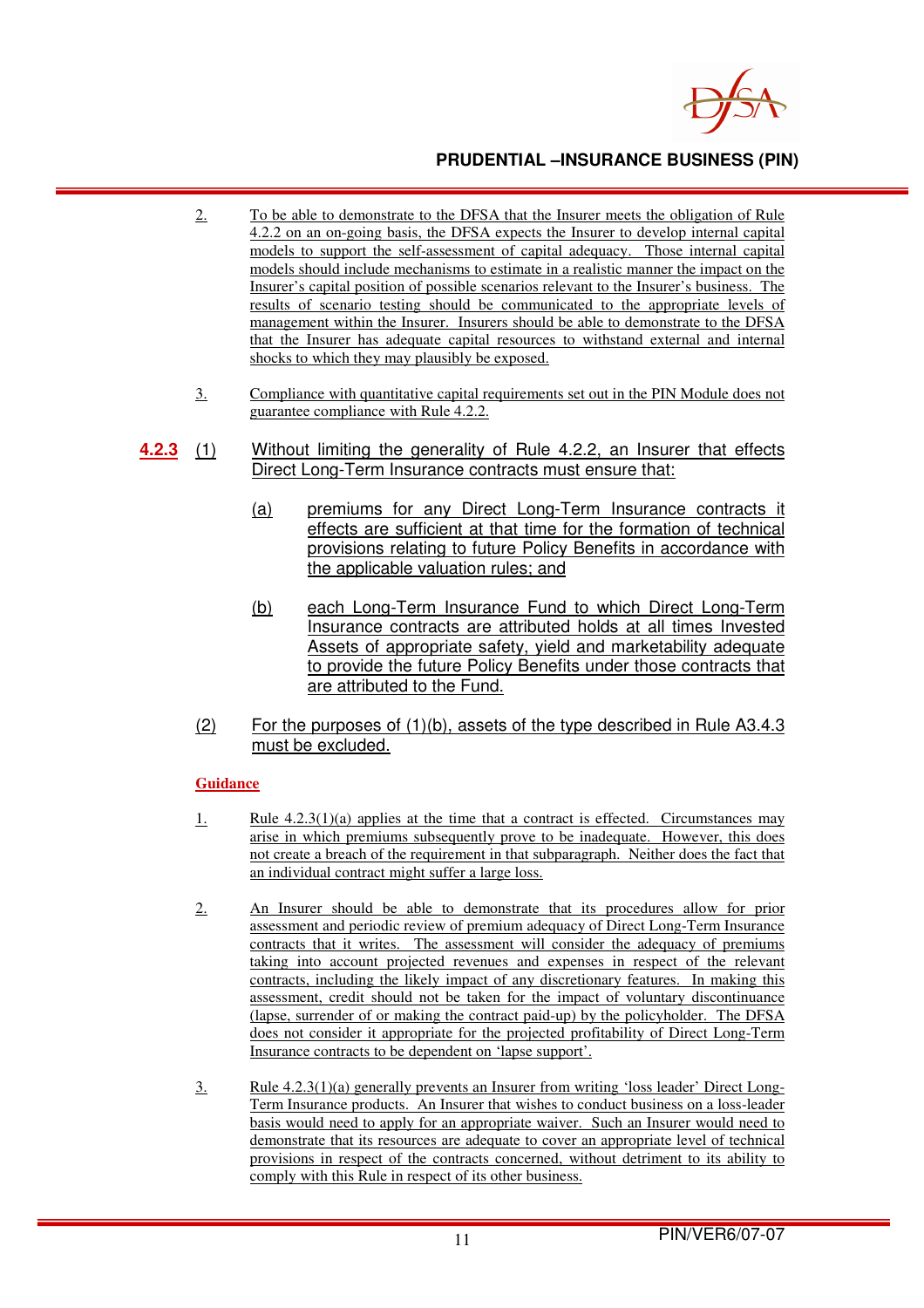

**4.2.43** Systems and controls maintained by directors for the purposes of Rule 4.2.2 and Rule 4.2.3 must include analysis of realistic scenarios relevant to the circumstances of the Insurer and the effects that the occurrences of those scenarios would have on the capital requirements of the Insurer and on its capital resources.

#### **Guidance**

Because an Insurer is required to maintain adequate capital resources at all times, its systems and controls need to enable the directors to determine and monitor the capital requirements of the Insurer and the capital resources that it has available, and to identify occurrences where the capital resources fall short of the capital requirements or may fall short in the future. An Insurer is not required to measure the precise amount of its capital resources and its capital requirements on a daily basis. However an Insurer should be in a position to demonstrate its capital adequacy at any time if asked to do so by the DFSA.

#### **…………**

# **4.5 Insurers that undertake credit and surety insurance business**

- **4.5.1** This section applies only to Insurers that undertake Insurance Business in Class 7.
- **4.5.2** An Insurer that undertakes Insurance Business in Class 7 must calculate a Class 7 Capital Requirement in respect of that business.
- **4.5.3** An Insurer that is a Protected Cell Company that undertakes Insurance Business in Class 7 must calculate a Class 7 Capital Requirement in respect of every Cell to which such business is attributable.
- **4.5.4** The Class 7 Capital Requirement must be calculated in accordance with principles notified to the Insurer by the DFSA.
- **4.5.5** An Insurer intending to undertake Insurance Business in Class 7 must notify the DFSA in writing before commencing to undertake such business.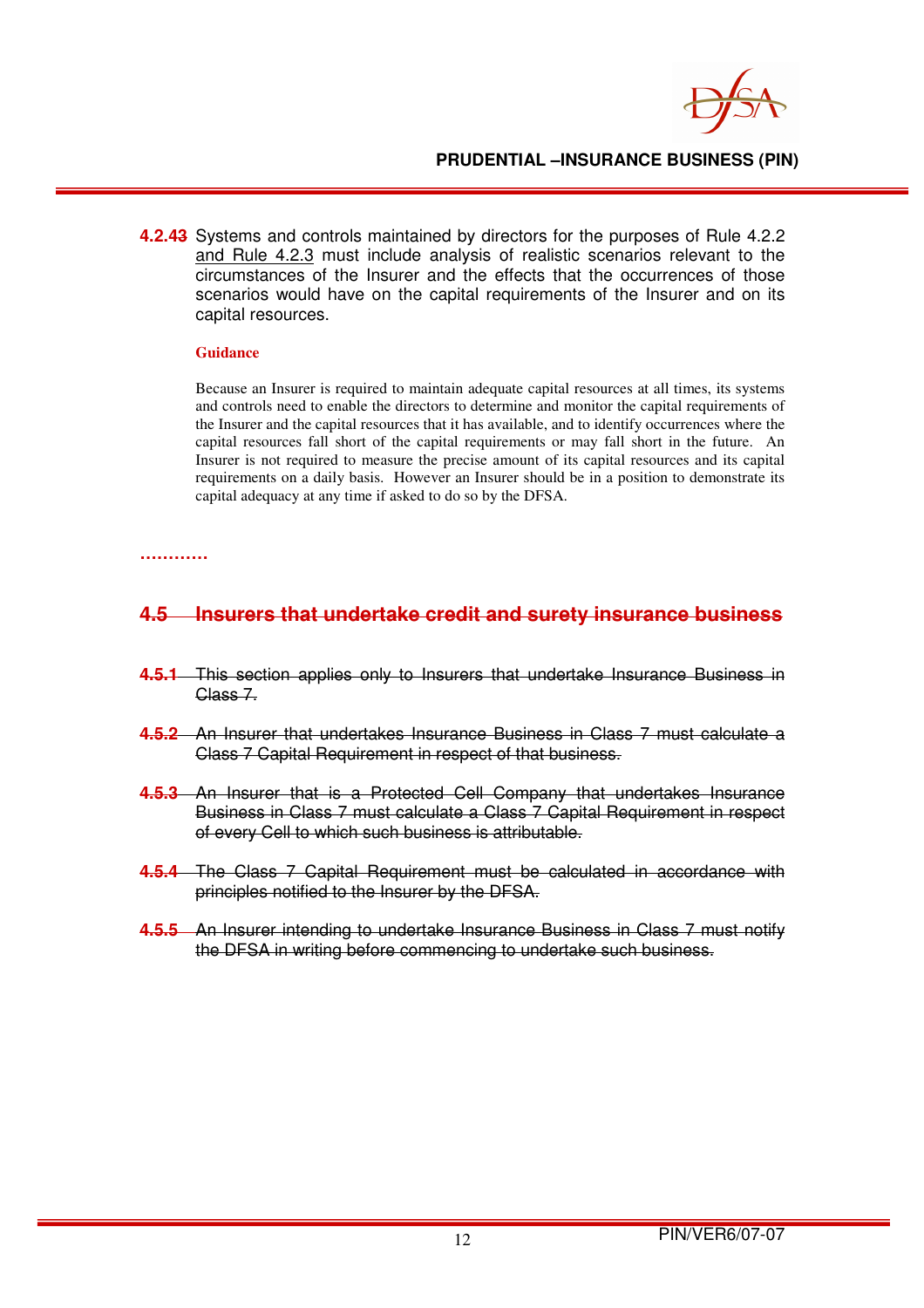

# **4.7 Availability of assets of insurers incorporated outside the DIFC**

**………….** 

- **4.7.2** An Insurer that is not a DIFC Incorporated Insurer must always have assets, of a type referred to in Rule 4.7.3, that are available to meet Insurance Liabilities of the Insurer arising in respect of operations conducted by the Insurer in the DIFC, at least equal to the sum of the following:
	- (a) the sum of the default risk component and the investment volatility risk component in respect of those assets, calculated according to the methods set out in sections A4.4 and A4.5 respectively, applying those methods so far as concerns those assets only;
	- (b) Insurance Liabilities of the Insurer in respect of its DIFC Insurance Business; and
	- (c) the amount determined by applying, in respect of any DIFC Insurance Business of the Insurer that is Class 7 Insurance Business, the principles referred to in Rule 4.5.4, taking no account of any reinsurance contracts entered into by the Insurer as cedant in respect of that business; and
	- $(d_{\rm C})$  the Insurer's DIFC Business Risk Capital Requirement, calculated in accordance with App9.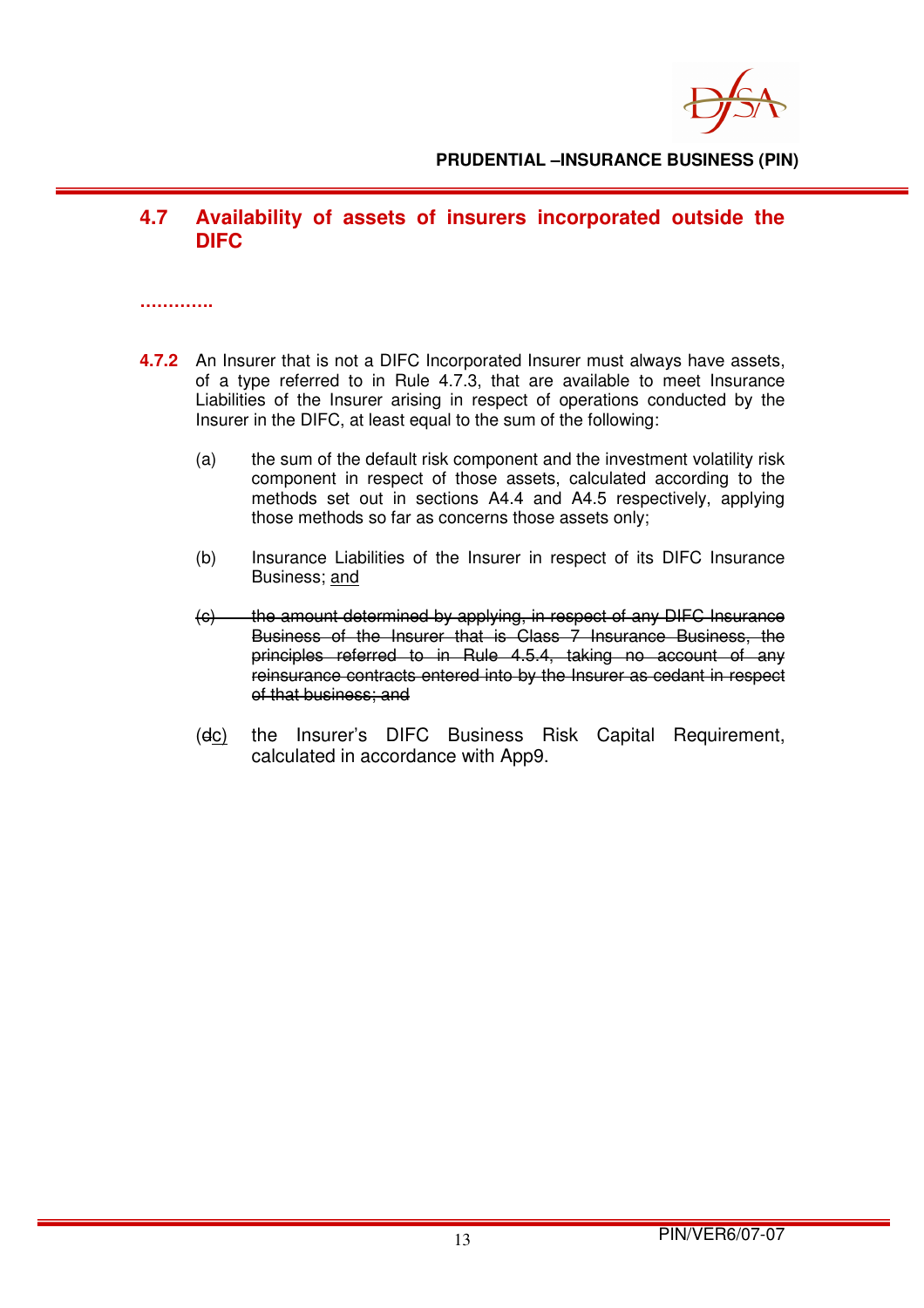# **5 MEASUREMENT OF ASSETS AND LIABILITIES OF INSURERS**

**………….** 

# **5.6 Recognition and measurement of assets and liabilities in respect of long-term insurance**

**5.6.1** This section applies to assets and liabilities in respect of Long-Term Insurance contracts.

#### **Guidance**

GEN provides that Long-Term Insurance Business conducted by Insurers is limited to reinsurance.

- **5.6.2** Premiums in respect of reinsurance contracts entered into by an Insurer as insurer must be treated as receivable from the date on which the premium on the underlying insurance contract is they are due and receivable by the cedant.
- **5.6.3** Premiums in respect of reinsurance contracts entered into by an Insurer as cedant must be treated as payable from the date on which the premium on the underlying insurance contract is due and receivable by the cedant they are due and payable.
- **5.6.4** (1) Acquisition costs Expenses incurred in respect of insurance contracts entered into by an Insurer must be treated as payable:
	- (a) in the case of expenses directly related to the premiums in respect of the contract, at the same time as the premium is treated as receivable; and
	- (b) in the case of expenses not directly related to the premiums in respect of the contract, at the time the contract is effected.
	- (2) Expenses associated with the maintenance of insurance contracts, including, but not limited to, the costs of reporting to policyholders and the costs of managing investments, must be treated as payable as they are incurred.
- **5.6.5** An Insurer must treat as a liability the amount of Policy Benefits that are due for payment on or before the Solvency Reference Date.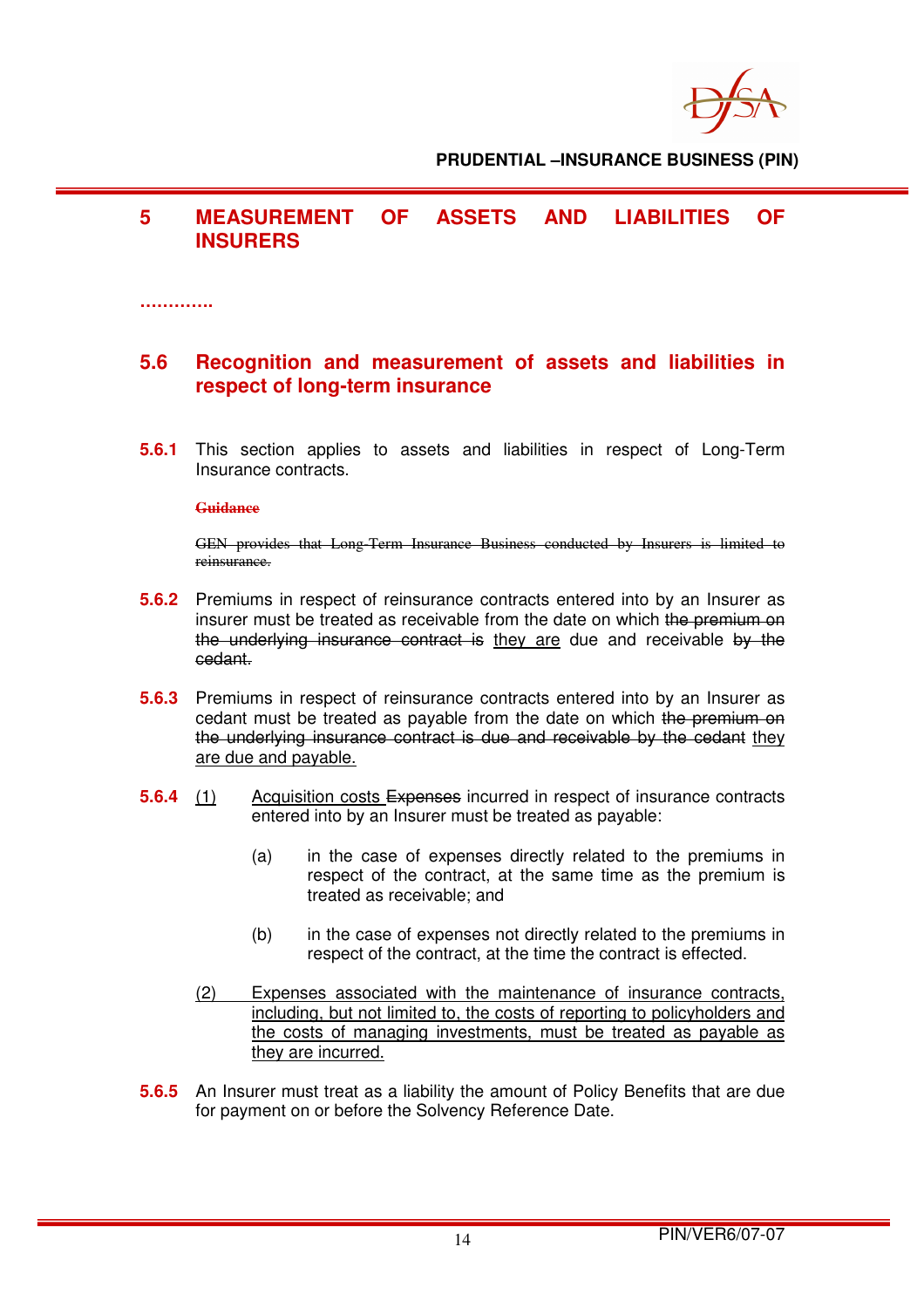

- **5.6.6** An Insurer must treat as a liability the net present value of future Policy Benefits under policies that are in force as at the Solvency Reference Date, taking into account all prospective liabilities as determined by the policy conditions for each existing contract, and taking credit for premiums payable after the Solvency Reference Date.
- **5.6.7** In measuring the liability referred to in Rule 5.6.6, the Insurer must:
	- (a) use actuarial principles;
	- (b) make proper provision for all liabilities on prudent assumptions that include appropriate margins for adverse deviation of the relevant factors; and
	- (c) assign a liability value greater than or equal to zero to each contract or to each homogeneous group of contracts;
	- (d) not make allowance for any future lapse, surrender, making paid-up or revival of a contract where such an allowance would result in a decrease in the liability in respect of that contract;
	- $(e)(e)$  take specifically into account:
		- (i) all guaranteed Policy Benefits, including guaranteed surrender values;
		- (ii) vested, declared or allotted bonuses or other forms of participation to which policy holders are already either collectively or individually contractually entitled;
		- (iii) reasonable expectations of policyholders in respect of bonuses or other forms of participation, other than as set out in (ii);
		- $(Hii)(iv)$  all options available to the policy holder under the terms of the contract;
		- $(i\mathbf{v})(v)$  discretionary charges and deductions from Policy Benefits, in so far as they do not exceed the reasonable expectations of policy holders;
		- $(v)$  expenses, including commissions; and
		- (vi)(vii) any rights under contracts of reinsurance in respect of Long-Term Insurance Business: and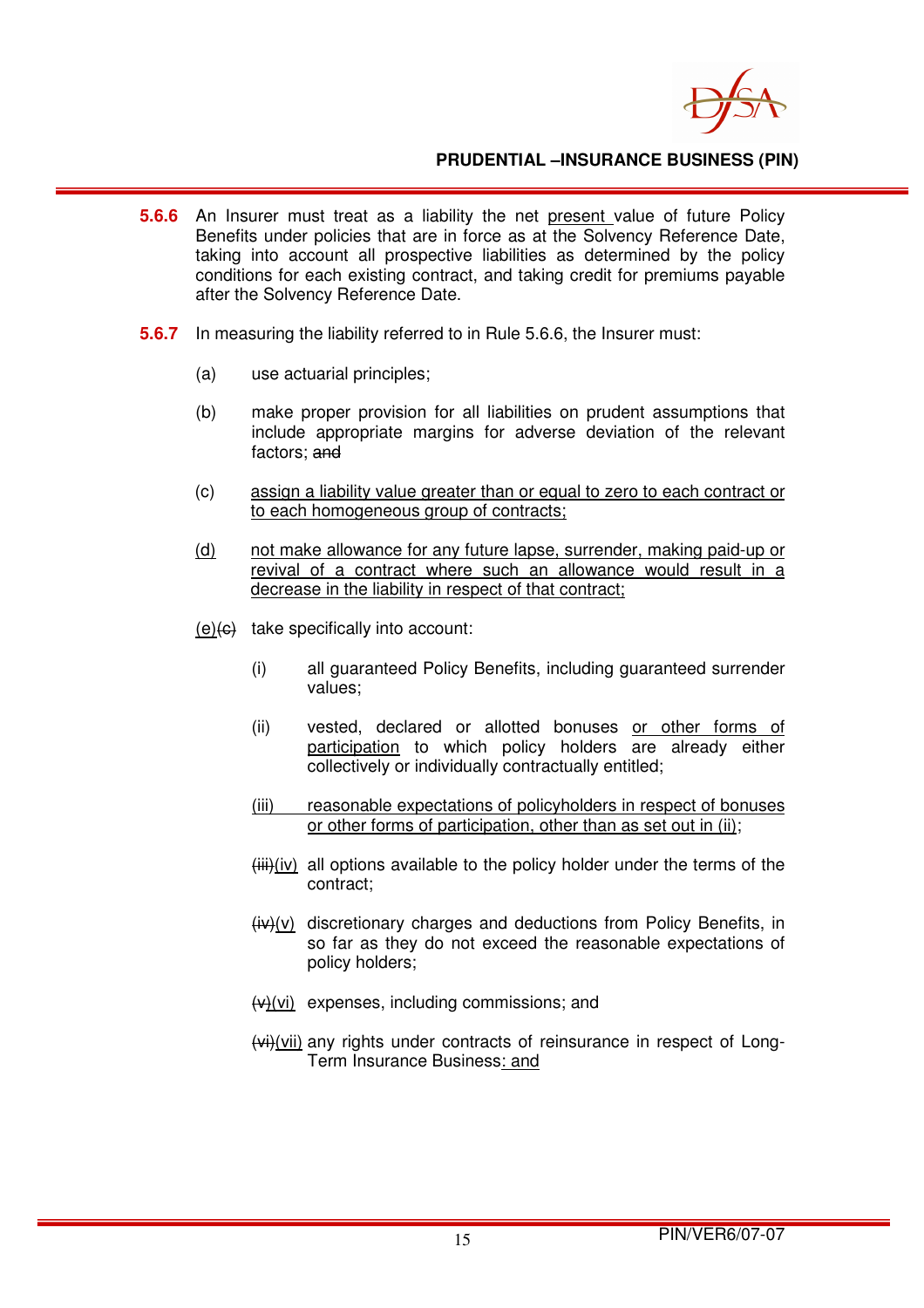

(f) apply a discount rate determined with reference to the expected riskadjusted yield on the assets allocated to cover the liability and investment of net receipts attributable to the policies. In arriving at the discount rate, prudent allowance must be made for the risk of adverse deviation in those expected yields.

- 1. Because of Rule 5.6.7(c), no policy may be treated as an asset in the valuation and policies must be valued individually, unless they form part of a homogeneous group of contracts. This means an Insurer may treat groups of homogeneous contracts together and not breach the requirements in that Rule, provided that the valuation in respect of that group of homogeneous contracts does not collectively represent an asset. The onus is on the Insurer to demonstrate that the contracts represent a homogeneous group. In deciding whether to treat a group of contracts as homogeneous, an Insurer should consider whether the group would remain homogeneous under realistic scenarios to which the Insurer could be exposed.
- 2. Rule 5.6.7(d) prevents an Insurer from reducing the valuation by taking into account future lapses and surrenders, or future action by the policyholder to make the policy paid-up or to 'revive' a paid-up policy where the product features allow such action. Since persistency may be volatile, it is considered imprudent for an Insurer to rely upon 'lapse support' in its valuation. However, voluntary discontinuance of policies may increase a valuation as well as reduce it (for example, a guaranteed surrender value may exceed the actuarially-calculated liability for part of the life of the contract). In performing the valuation, the insurer should therefore make prudent allowance for the effect of lapses, surrenders, and related policyholder actions where these increase the valuation. The impact may vary over the life of a particular contract; for example, lapse at one stage in the contract life may represent a cost to the Insurer, whereas at another, it may represent a benefit.
- 3. Rule 5.6.7(e)(iii) requires an Insurer to take into account bonuses not yet allocated in determining the liability for capital adequacy purposes. In essence, this Rule prevents an Insurer from counting as capital any surplus on participating contracts that is expected, under the terms of the contracts concerned, to inure to the policyholders in the future. Therefore, although attribution of surplus on participating contracts is discretionary, the Insurer must make a reasonable estimate, taking into account the perceived and reasonable expectations of policyholders. Assumptions made in reaching this estimate (for example, on future investment income) should be consistent with those made for other purposes of the valuation. However, the recognition of future bonuses or other forms of participation in this liability does not affect the determination of surplus for other purposes, such as allocation of bonuses of surplus prior to allocation of those bonuses.
- 4. For the purposes of Rule 5.6.7(f), an Insurer should ensure that yields used to determine the discount rate are adjusted to take account of the risk that yields will decrease. High yields that represent compensation for risks such as credit or currency risk should be adjusted down to normalise for those elements of the yield.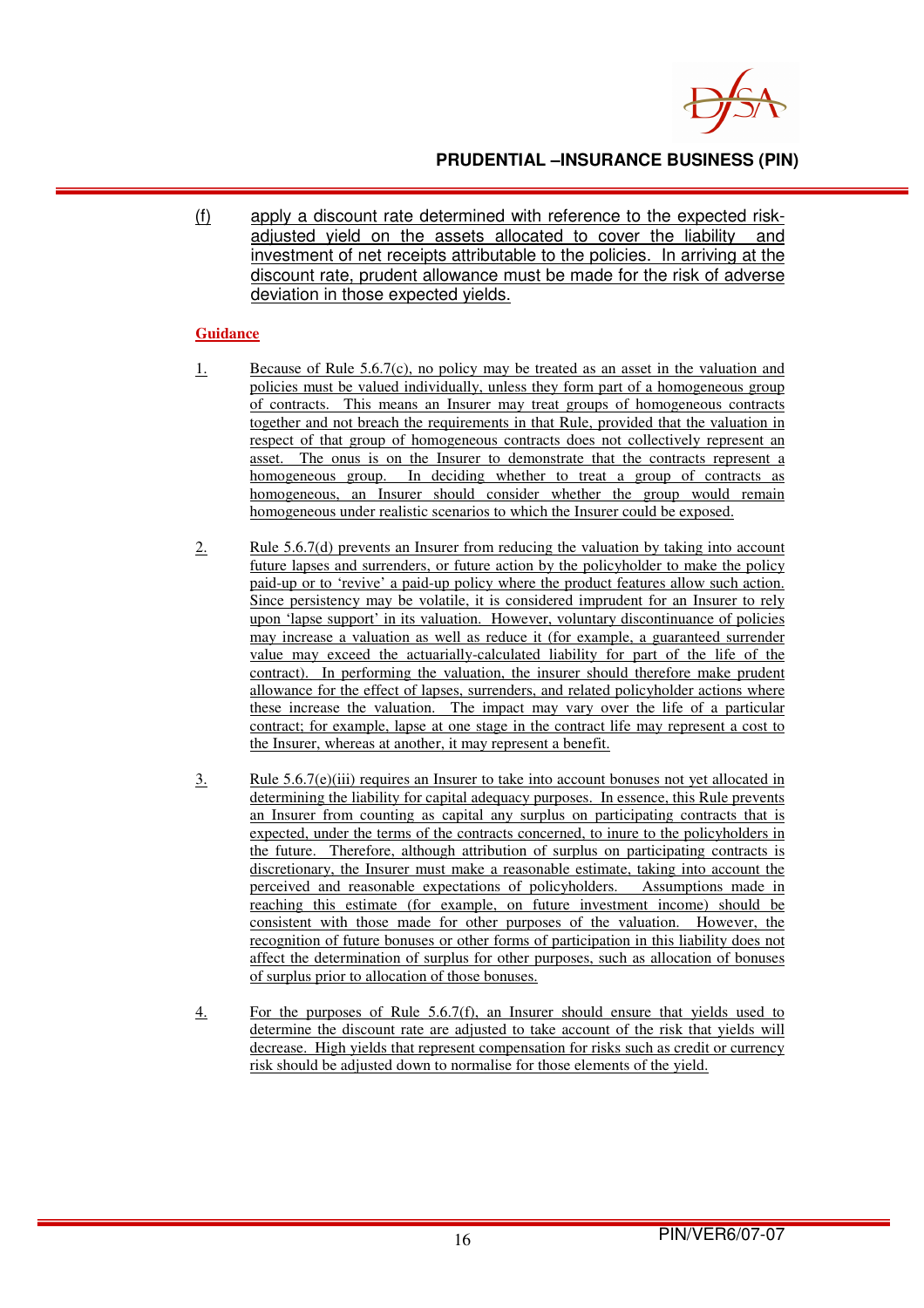

# **5.7 Value of investments in subsidiaries and associates that are subject to minimum capital requirements**

- **5.7.1** This section applies to all Insurers.
- **5.7.2** Where an Insurer has an investment in an Authorised Firm or a Subsidiary or in an Associate that is subject to a regulatory requirement in the jurisdiction in which it is incorporated, obliging the Subsidiary or Associate to maintain a Minimum Capital Requirement or its equivalent, is the Parent of a Financial Group, the value of the Insurer's investment in the any Subsidiary or Associate that is an Authorised Firm or a Financial Institution must be reduced by the Insurer's proportionate share of the amount of that Minimum Capital Requirement or its equivalent taken as the amount of the Insurer's proportionate share of that Subsidiary or Associate's Capital Resources or Adjusted Capital Resources determined in accordance with Rule 8.3.4(1)(b), reduced by the Insurer's proportionate share of the Subsidiary or Associate's Capital Requirement determined in accordance with Rule 8.3.3(2).
- **5.7.3** In Rule 5.7.2, the Insurer's proportionate share of the Subsidiary's or Associate's Minimum Capital Requirement or equivalent means the amount of the Subsidiary's or Associate's Minimum Capital Requirement or equivalent, multiplied by the proportion of the Subsidiary's or Associate's total ownership rights that is held by the Insurer.

## **Guidance**

The impact of Rule 5.7.2 is that an Insurer's capital resources are calculated on a basis consistent with the manner of calculation of Financial Group Capital Resources, and that capital resources required to support the capital adequacy of Group companies are not used to support the individual capital adequacy of the Insurer itself. The Insurer's capital adequacy calculation is therefore also an indication of the degree of capital adequacy of the Financial Group of which it is the Parent. In this and other Rules where reference is made to a Parent for the purposes of calculating capital adequacy of a group of companies, generally, it is a reference to the ultimate Parent within the group.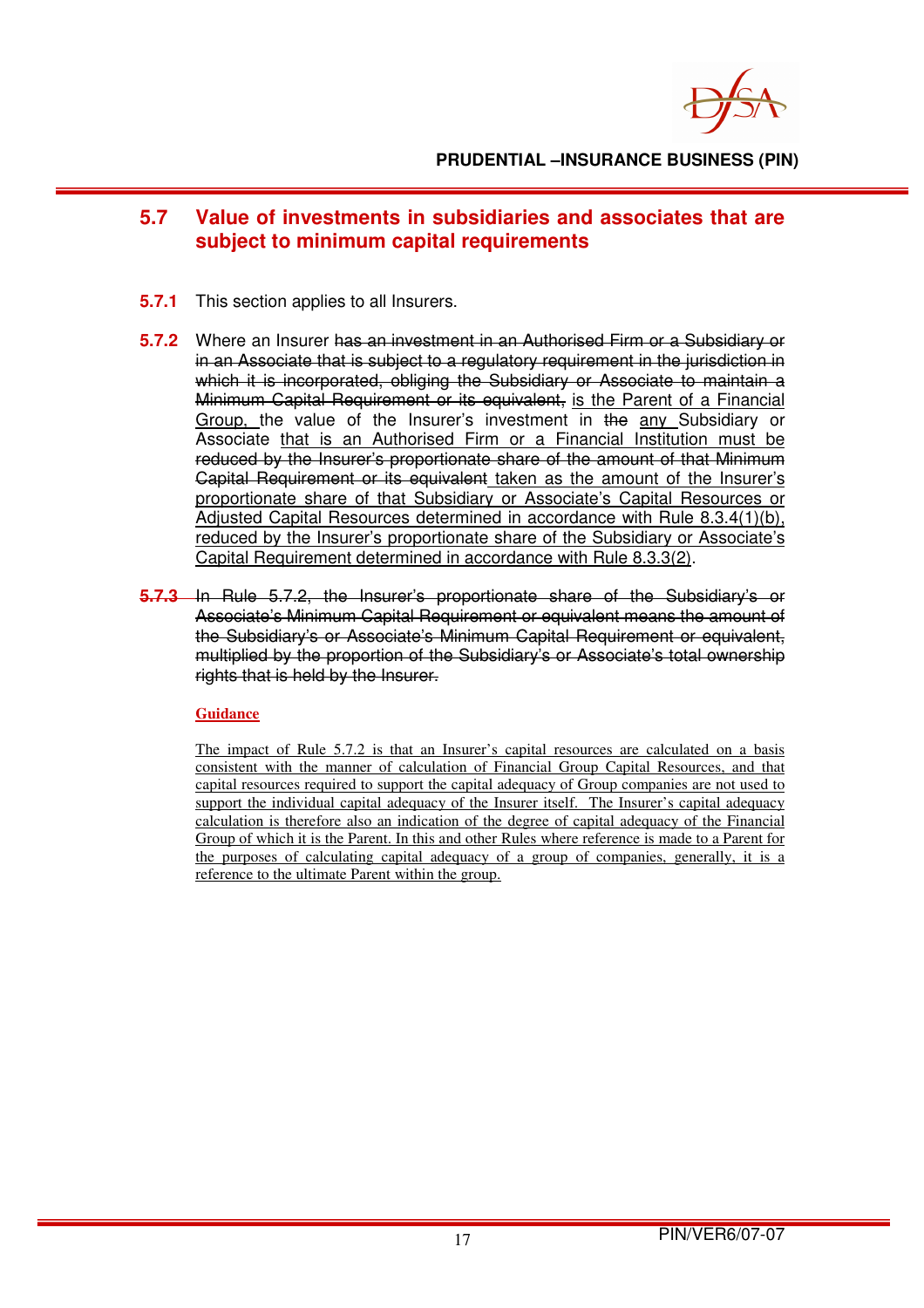# **6 FINANCIAL AND OTHER REPORTING BY INSURERS**

#### **………….**

# **6.6 Reporting of group capital adequacy**

- **6.6.1** An Insurer must, at the end of each reporting period and at the mid-point of each reporting period, prepare a report on the Financial Group capital adequacy of any Financial Group of which it is a member and in respect of which it is required by Chapter 8 to calculate Financial Group Capital Requirements and Financial Group Capital Resources. This Report shall be known as the Financial Group Capital Adequacy Report.
- **6.6.2** (1) The Financial Group Capital Adequacy Report must be filed in writing by the Insurer with the DFSA:
	- (a) within four months of the Insurer's reporting date in the case of a report at the end of a reporting period; or
	- (b) within two months of the Insurer's mid-year date in the case of a report at the mid-point of a reporting period.
	- (2) The Financial Group Capital Adequacy Report must state:
		- (a) the name of the Insurer;
		- (b) the reference date of the report;
		- (c) the name, location and activity of the Parent entity of the Financial Group in respect of which the report is made;
		- (d) the Financial Group Capital Resources, calculated in accordance with Rule 8.3.4;
		- (e) the Financial Group Capital Requirement, calculated in accordance with Rule 8.3.3;
		- (f) the amount of surplus or deficit, expressed as the amount in (d) minus the amount in (e);
		- (g) a list of all Authorised Firms and Financial Institutions in the Financial Group;
		- (h) if any Authorised Firm in the Financial Group is itself a Parent, the items referred to in (d), (e) and (f) in respect of the Financial Group headed by that Authorised Firm; and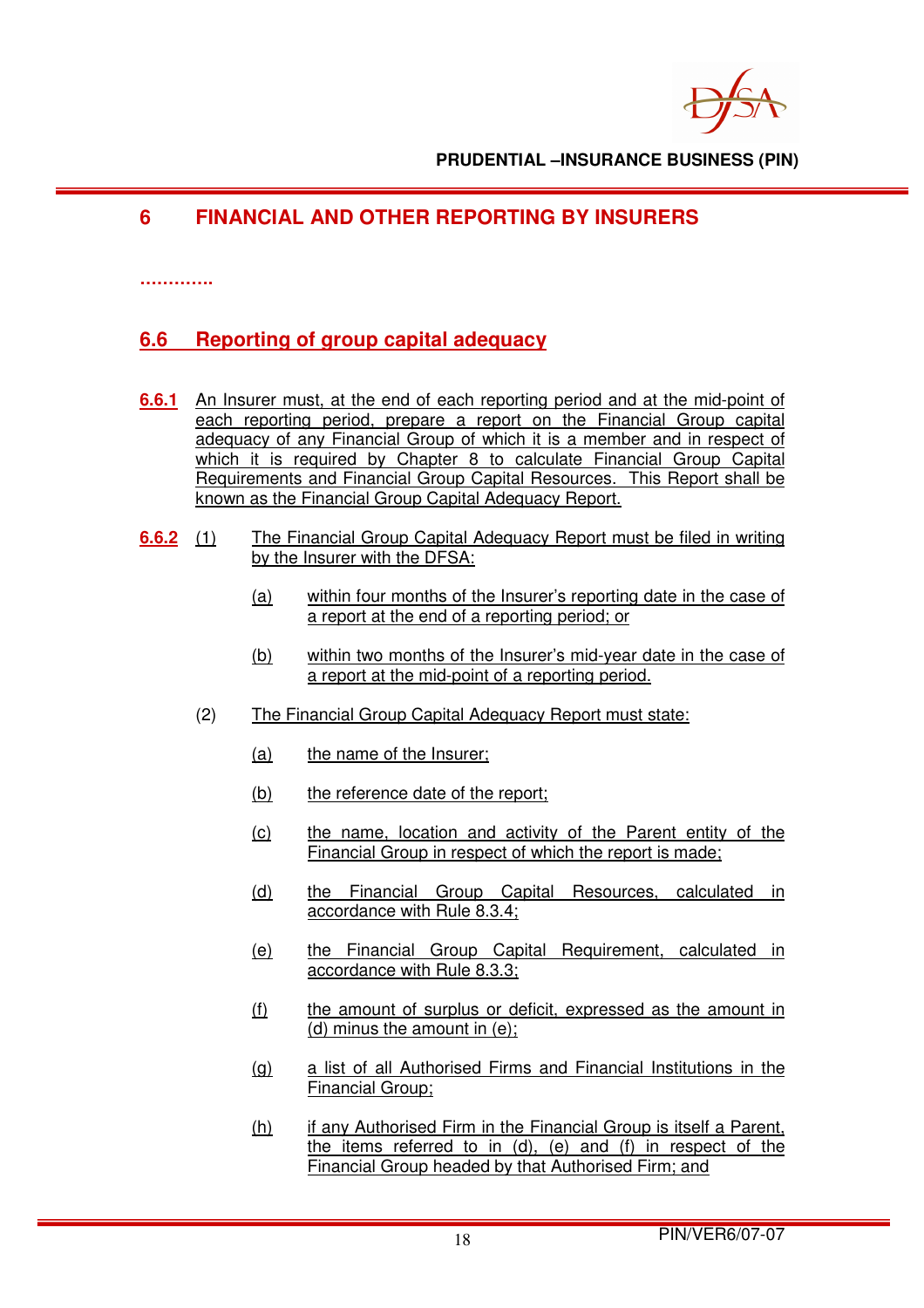

- (i) particulars of any Authorised Firm or Financial Institution in the Financial Group in respect of which the capital requirement calculated in accordance with Rule 8.3.3 exceeds its Capital Resources or Adjusted Capital Resources calculated in accordance with Rule 8.3.4(1)(b).
- (3) Amounts in the Financial Group Capital Adequacy Report must be expressed in thousands of dollars.
- (4) The Financial Group Capital Adequacy Report must be signed by:
	- (a) the persons specified in Rule 6.5.2 in the case of a report at the end of a reporting period; or
	- (b) the persons specified in Rule 6.5.5 in the case of a report at the mid-point of a reporting period.
- (5) The Financial Group Capital Adequacy Report must be accompanied by a statement by the Insurer's auditor, made in writing to the directors of the Insurer and to the DFSA, and stating whether any significant matter has come to the attention of the auditor to indicate that the report has not been properly compiled in accordance with the requirements of this section, from information provided to the Insurer by other members of the Financial Group and from the Insurer's own records.

- 1. Where information that would be contained in the Financial Group Capital Adequacy Report would be identical with information previously or concurrently provided to the DFSA pursuant to this or another provision of the Rulebook, and that information has not changed, the DFSA will normally accept a statement to that effect in the report in place of that information.
- 2. Form PIN 17 in the Prudential Returns Module may be used by an Insurer to present the Financial Group Capital Adequacy Report. Use of this form is not mandatory, however if the form is used the instructional guidelines at PRU 3.17 must be observed.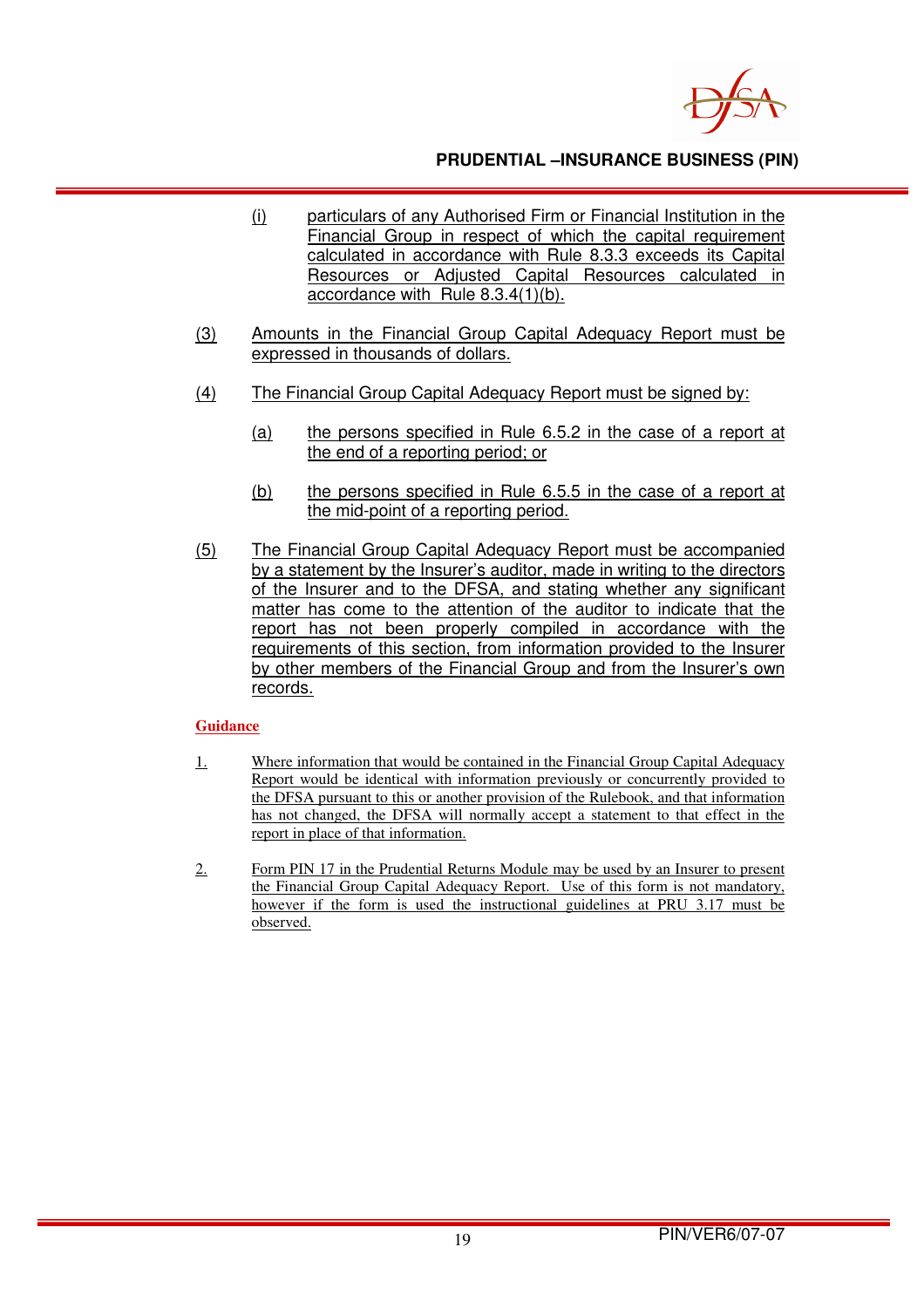

# **7.3 The requirement for an actuarial investigation of and report on long-term insurance business**

**…………**

- **7.3.6** This report must provide details of, in respect of each Class of Business:
	- (a) the product range;
	- (b) any discretionary charges and benefits, options and guarantees, and reversionary bonus entitlements, where such features are included in a product;
	- (c) reinsurance arrangements;
	- $(a)(d)$  significant aspects of the recent experience of the Insurer, including, where relevant, a commentary on significant deviations of actual experience compared to the assumptions made in the previous valuation;
	- (b)(e) the Actuary's estimate of the value of Long-Term Insurance Liabilities, determined in accordance with chapter 5;
	- (f) the method and assumptions used by the Actuary in the valuation process, including, where relevant, a commentary on significant differences between the assumptions used and recent actual experience of the Insurer;
	- (g) any expense reserves, mismatching reserves and any other special reserves included by the Actuary in the value of the Long-Term Insurance Liabilities, or recommended by the Actuary to be maintained, although not included in the valuation;
	- (c) where there has been a change in the assumptions or in valuation method from that adopted at the previous valuation, the effect of these changes on the Long-Term Insurance Liabilities as at the Reference Date:
	- $(d)$ (h) a determination of the value of surplus in the Long-Term Insurance Fund, before any distribution of such surplus;
	- $(e)$  the assumptions used by the Actuary in the valuation process;
	- (i) a description of the Invested Assets used to determine the riskadjusted yield on which the discount rate used in the valuation was based;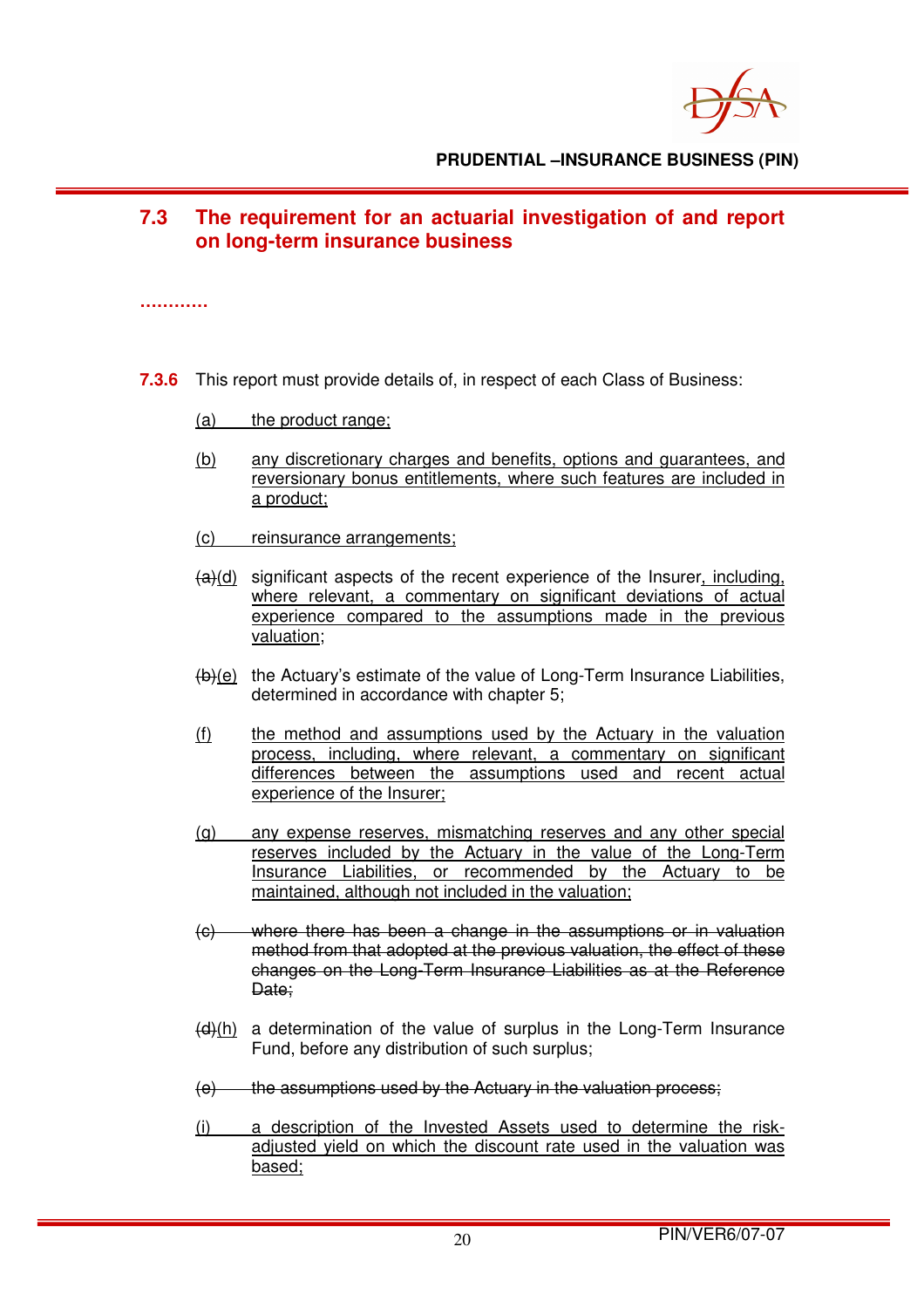

- $(H)(j)$  the adequacy and appropriateness of data made available to the Actuary by the Insurer;
- $\left(\frac{d}{dx}\right)$  procedures undertaken by the Actuary to assess the reliability of the data;
- $(h)(l)$  the model or models used by the Actuary;
- $(ii)(m)$  the approach taken to estimate the variability of the estimate; and
- $\frac{f(x)}{f(x)}$  the sensitivity analyses undertaken.;
- (o) any significant changes to the matters reported on during the period since the previous valuation, including, in the case of the matters referred to in (f), and otherwise, where relevant, an estimate of the effect of these changes on the Long-Term Insurance Liabilities as at the Reference Date; and
- (p) commentary on any other factors affecting the valuation.

- 1. The assumptions and comparisons referred to in Rule 7.3.6(d) and (f) should cover all significant components of the valuation, including consideration of persistency, mortality, expense levels, and investment returns.
- 2. Where the business of the Insurer includes participating Long-Term Insurance Business, it will be necessary for the determination at Rule 7.3.6(h) to deal separately with surplus for the purposes of a decision on allocation of bonuses and surplus for the purposes of determining the capital adequacy of the Fund. For the former of these two purposes, the insurer is identifying the pool, commonly known as surplus, that is available for allocation as bonuses (or equivalent) on participating policies. The allocation then reduces the surplus (note  $-$  by convention, this is treated as happening as at the reporting date). By contrast, for the latter of the two purposes, that portion of the remaining surplus that is expected to be allocated eventually to policyholders is also treated as a liability (in Rule 5.6.7), on the grounds that it is not available to absorb losses of the Insurer. For that purpose, declaration of bonuses merely represents a transfer from one recognised liability to another.
- 3. Factors that the Actuary should consider for the purposes of Rule 7.3.6(p) may include risks that may vary between the jurisdictions in which business is carried on, as well as generic risks. The former category might include the risk of political unrest, and the latter operational risks such as fraud.
- 4. The DFSA may specify additional information to be presented in the Actuary's report. Guidance to Rule 3.6.1 indicates that, where the DFSA permits an Insurer to carry on Direct Long-Term Insurance Business with features of a kind described in Rule 3.6.1(1), it may, as a condition of that permission, require additional information to be provided in the Actuary's report. That additional information could include, for example, detail on market-consistent valuations of guarantees or options, and the results of scenario testing.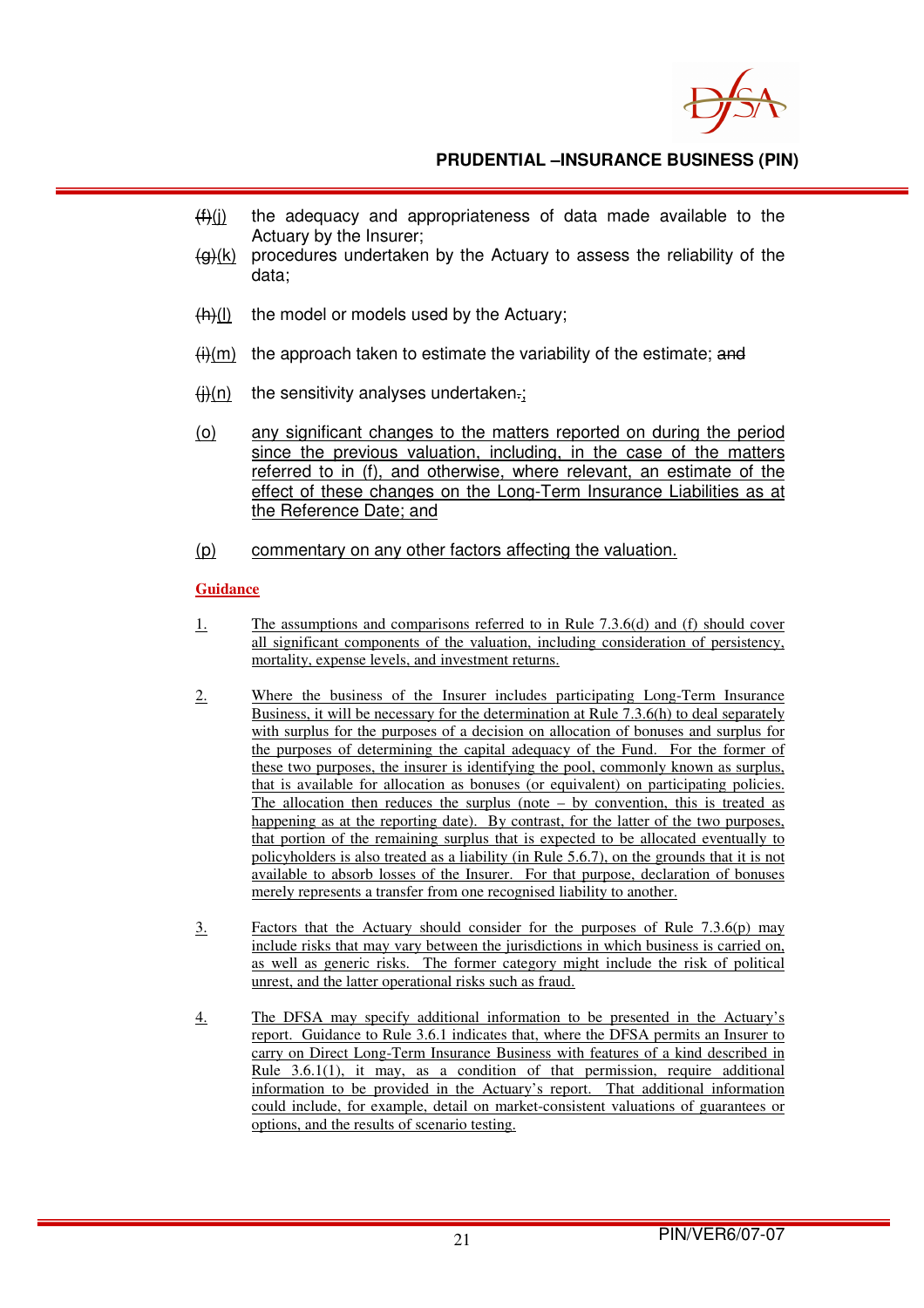

- **7.3.7** Subject to Rule 7.3.8, where an Insurer carries on Direct Long-Term Insurance Business, the report referred to in Rule 7.3.5 must include the information set out in Rule 7.3.6 in respect of such business segregated by the jurisdiction in which it is carried on.
- **7.3.8** Where business in a jurisdiction is of limited significance, disclosures may, at the discretion of the Actuary, be aggregated for those jurisdictions.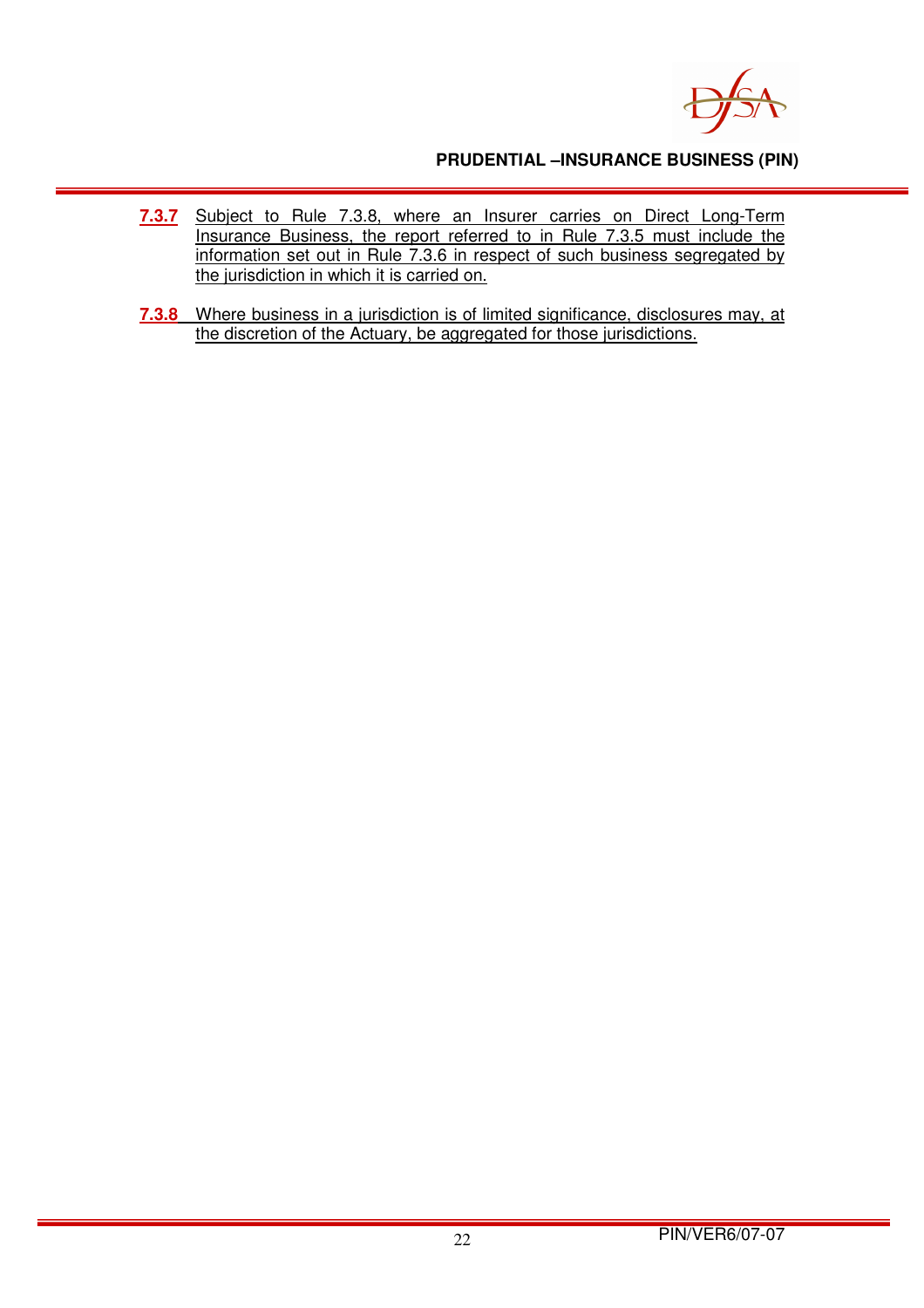# **8 CONSOLIDATED SUPERVISION**

# **8.1 Introduction**

**8.1.1** This chapter applies to all Insurers, except for Rule 8.45.1 which applies only to DIFC Incorporated Insurers.

- 1. Group membership may be a source of both strength and weakness to an Insurer. The purpose of Group Risk requirements is to ensure that an Insurer takes proper account of the risks related to the Insurer's membership of a Group. The Group Risk requirements form a key part of the DFSA's overall approach to prudential supervision. An Insurer is exposed to risks through the relationships that it has with other insurance and non-insurance companies. This chapter requires an Insurer to provide the DFSA periodically with information relating to the structure and financial position of any Group of which it is a member, to assess significant related party transactions, and to notify certain transactions. Provisions in respect of management of Group risk are contained in chapter 2.
- 2. An Insurer is subject to separate reporting requirements in respect of changes in its Controllers. Those requirements are set out in AUT. It may also be required to provide reports in respect of any Close Links it possesses.
- **8.1.2** In this chapter, the term 'surplus' means:
	- (a) in the case of an Insurer that is not a Protected Cell Company, the Insurer's Adjusted Capital Resources; and
	- (b) in the case of an Insurer that is a Protected Cell Company, the Insurer's Adjusted Cellular Capital Resources in respect of the Cell to which the transaction relates, where the transaction relates to a Cell, and otherwise the Insurer's Adjusted Non-Cellular Capital Resources.
- **8.1.2** (1) If an Insurer is a member of a Financial Group and the DFSA considers it necessary to extend the scope of the Financial Group to include entities outside of the Financial Group to ensure appropriate Financial Group supervision, an Insurer must also include in the scope of the Financial Group any entity the DFSA may direct the Insurer in writing to include.
	- (2) An Insurer may, for the purposes of this section, exclude from its Financial Group, any entity the inclusion of which would be misleading or inappropriate for the purposes of Financial Group supervision, provided the Insurer has obtained the DFSA's prior written approval to do so.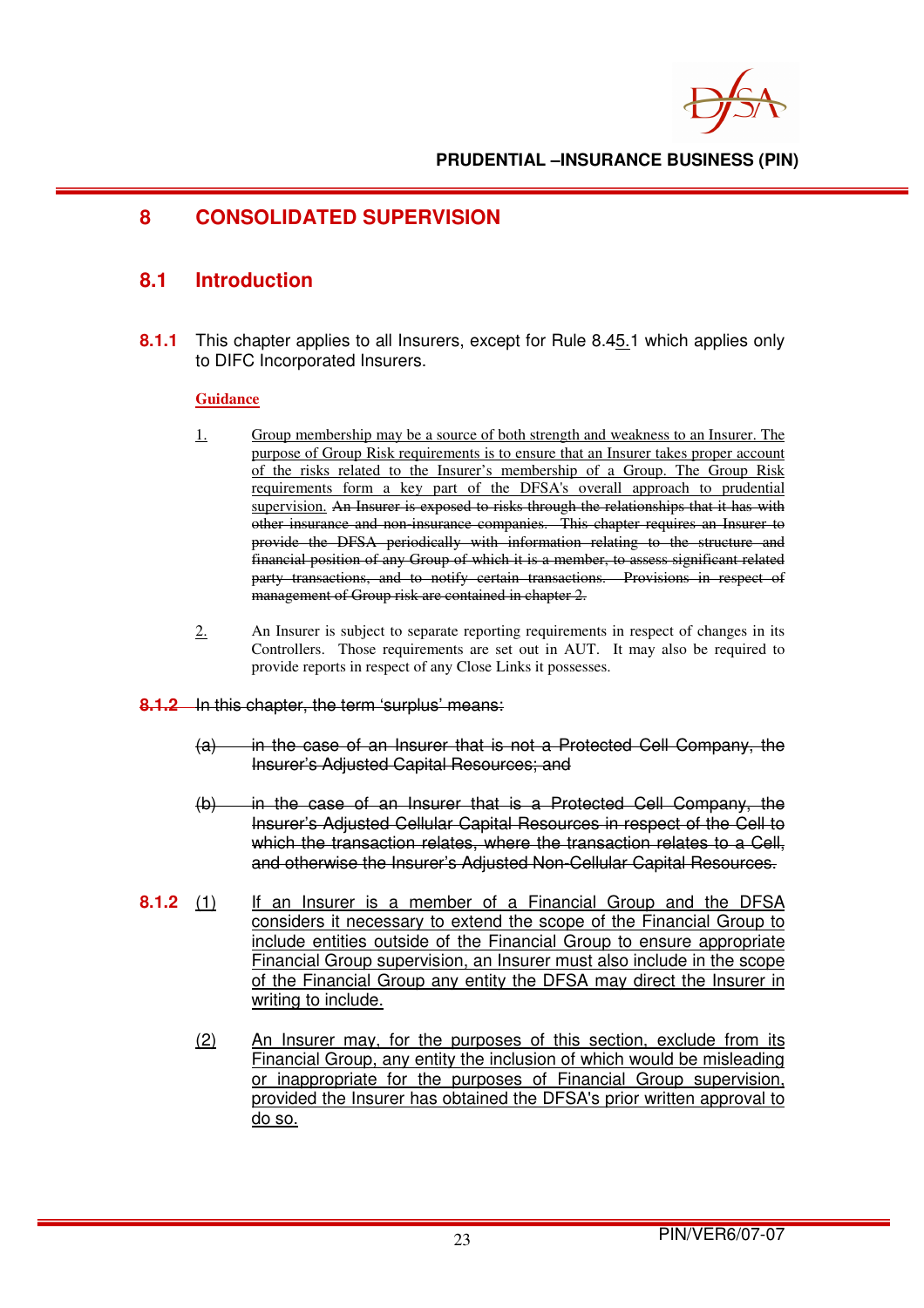

 (3) An Insurer must provide to the DFSA, where requested, information regarding other Group entities, the Group structure and the systems and controls in place to manage Group Risk.

#### **Guidance**

If more than one member of the same Group is subject to an obligation to provide information in respect of a position of the Group, one or more of those Authorised Firms may make application to the DFSA for an appropriate waiver or modification of these Rules.

**8.1.3** In this chapter, a series of connected transactions between an Insurer and a Related party, or between an Insurer and parties who are Related to each other, is deemed to constitute a single transaction.

# **8.2 Adequacy of capital resources of the group**

- **8.2.1** The DFSA may, by written notice, require an Insurer to provide the DFSA with a statement of the consolidated financial position of any Group of which the Insurer is a member, made up as at a date specified by the DFSA in that notice and in accordance with principles stated by the DFSA in the notice.
- **8.2.2** An Insurer receiving a notice under Rule 8.2.1 shall have not less than three months to comply with the notice.

#### **Guidance**

An Insurer will normally be permitted to comply with a notice given under Rule 8.2.1 by presenting a copy of a statement, relating to the Group specified in the notice, made up in compliance with an equivalent or substantially equivalent regulatory requirement to which the Insurer or a Subsidiary or Associate of the Insurer is subject in a jurisdiction other than the DIFC. If that statement is not in English, the Insurer will be required to provide a certified translation of the statement into English.

# **8.2 Systems and controls requirements**

## **8.2.1** If an Insurer is a member of a Group, it must establish and maintain systems and controls for the purpose of:

- (a) monitoring the effect on the Insurer of:
	- (i) its relationship with other members of its Group;
	- (ii) its membership in its Group; and
	- (iii) the activities of other members of its Group; and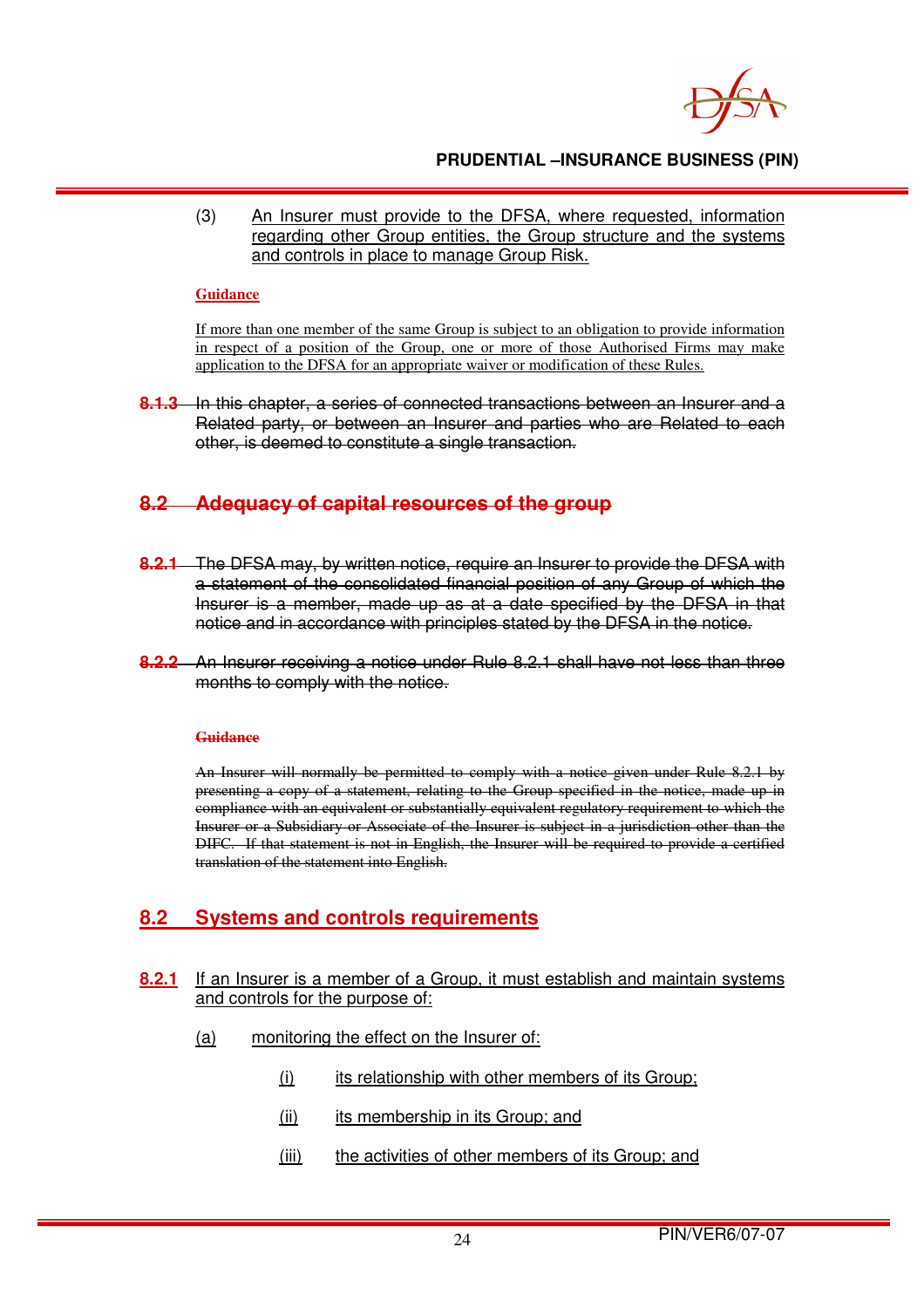

## (b) monitoring compliance with Financial Group supervision requirements below, including systems for the production of relevant data:

- (i) monitoring funding within the Financial Group; and
- (ii) monitoring compliance with Financial Group reporting requirements.

## **Guidance**

- 1. For the purposes of the above requirement, an Insurer may take into account its position within its Group, the materiality of the risk to which it is exposed because of its membership of the Group, and the access that it has to the systems and controls of other members of its Group and any information produced by them or by Associates. For example, it would be reasonable for a small Insurer within a larger Group to place some reliance on its Parent to ensure that appropriate systems and controls are in place.
- 2. An Insurer may also consider together Groups whose Parents are all members of the same Group, except for any Group of which the Insurer is the Parent. An Insurer that is itself the Parent of a Group must give specific consideration to the risks to which it is exposed as the Parent. The DFSA will not otherwise however normally expect an Insurer to apply the provisions of this Rule to sub-Groups of a single Group.

# **8.3 Financial group capital requirements and financial group capital resources**

- **8.3.1** (1) Section 8.3 does not apply to an Insurer if:
	- (a) the Insurer's Financial Group is already the subject of Financial Group prudential supervision by the DFSA as a result of the authorisation of another Financial Group member; or
	- (b) the DFSA has confirmed in writing, in response to an application from the Insurer, that it is satisfied that the Insurer's Group is the subject of consolidated prudential supervision by an appropriate regulator; or
	- (c) except where the DFSA has directed the inclusion of an entity pursuant to Rule 8.1.2(1), the percentage of total assets of Authorised Firms and Financial Institutions in the Financial Group is less than 40% of the total Financial Group assets.
	- (2) Where an Insurer has received confirmation in writing from the DFSA in accordance with (1)(b), it must immediately advise the DFSA in writing if the circumstances upon which the confirmation was based change.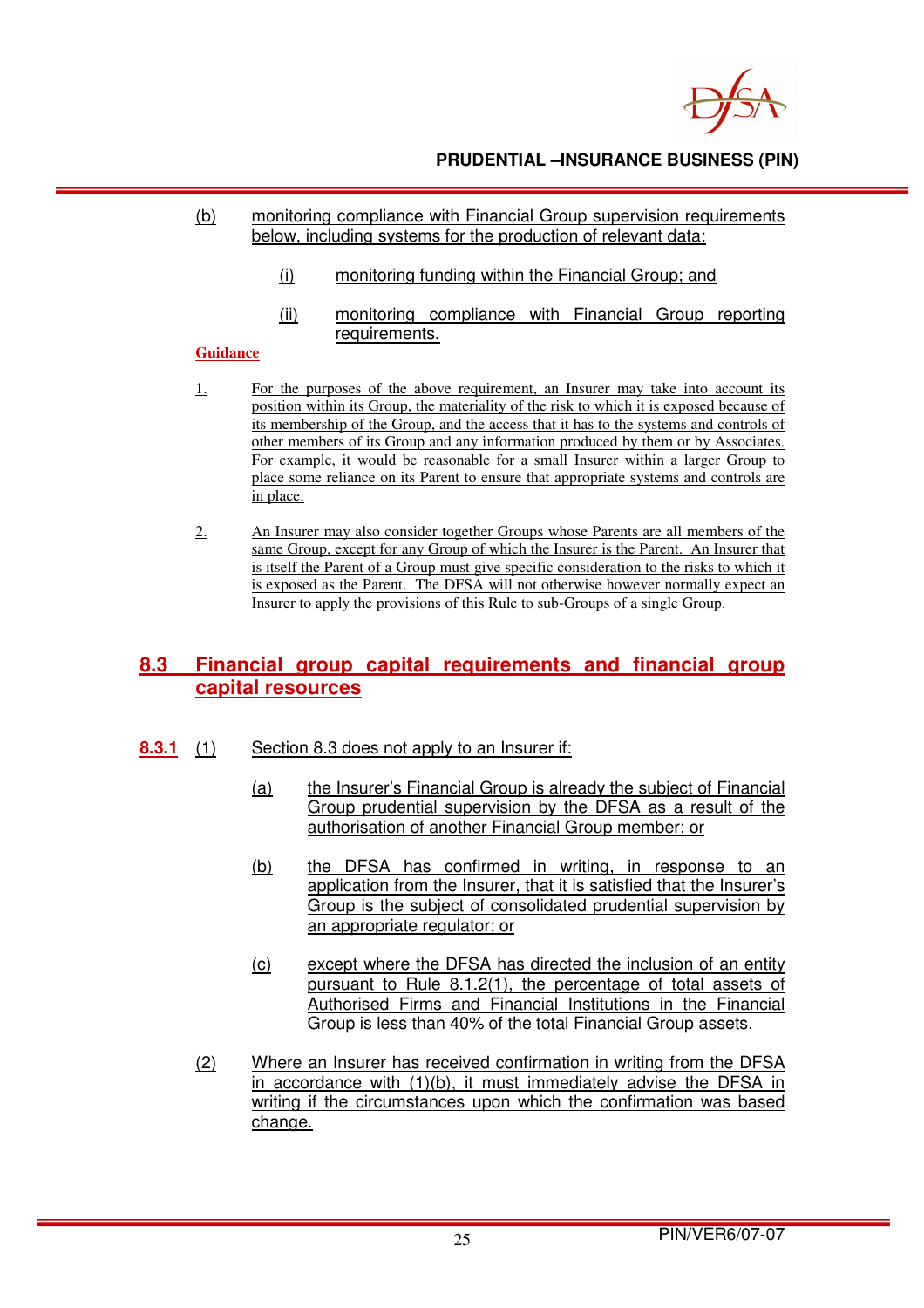

**8.3.2** Where a Financial Group contains both Insurers and Authorised Firms subject to the requirements in PIB Module, the DFSA shall determine which of the sectoral rules in section 8.3 and PIB section 7.3 shall apply in respect of the group.

#### **Guidance**

- 1. The objective of Rule 8.3.1(1)(a) is to avoid the necessity for multiple reporting of group capital adequacy.
- 2. Where a Financial Group includes both Insurers and entities subject to PIB, it is necessary to determine whether the Financial Group supervision applicable to the Financial Group should be that set out in PIN section 8.3 or PIB section 7.3. Normally, the DFSA will exercise its power under Rule 8.3.2 based on the relative size of the assets of the Financial Institutions undertaking Insurance Business (representing the insurance sector) and the assets of other Authorised Firms and Financial Institutions (representing a combined non-insurance sector). Pure holding companies will be excluded as being in neither sector. The Rules that will apply will be those of the sector with the larger total assets of the two. However, where the ratio of the assets of the two sectors differs by less than 1.5:1, the DFSA will consider a request from the Authorised Firms in the Financial Group to apply the sectoral rules applicable to the smaller of the two sectors.
- **8.3.3** An Insurer must ensure at all times that its Financial Group Capital Resources, as calculated in Rule 8.3.5, are equal to or in excess of its Financial Group Capital Requirement as calculated in Rule 8.3.4.

#### **Guidance**

If an Insurer breaches Rule 8.3.3, the DFSA will take into account the full circumstances of the case including any remedial steps taken by another regulator or the Authorised Firm, in determining what action it will take.

**Financial group capital requirement**

- **8.3.4** (1) An Insurer must calculate its Financial Group Capital Requirement as the sum of the entity requirements calculated in accordance with (2) and (3);
	- (2) Entity requirements for this purpose are:
		- (a) an Authorised Firm's Capital Requirement or Minimum Capital Requirement calculated in accordance with the requirements of whichever of the PIB or PIN Module applies to that Authorised Firm;
		- (b) in the case of regulated entities supervised by a regulator other than the DFSA, then, with the written agreement of the DFSA, the capital requirement of that entity; and
		- (c) for other entities in the Financial Group, a notional capital requirement calculated as directed by the DFSA .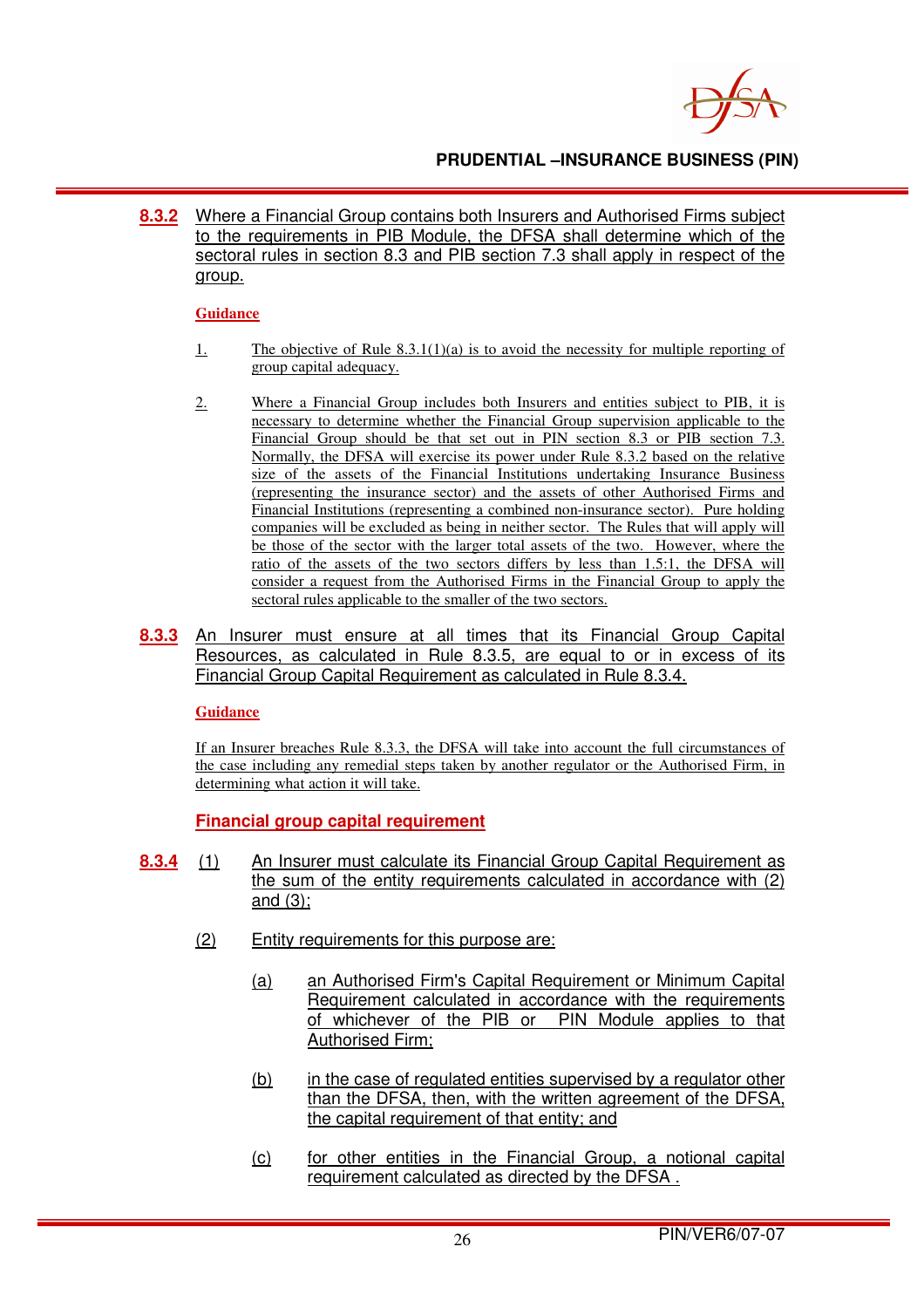

(3) Where an Authorised Firm's Financial Group includes an entity under (c) of the definition of Financial Group in the GLO Module, that Financial Institution's capital requirement is included on a proportionate basis.

**Financial group capital resources**

- **8.3.5** (1) An Insurer must calculate its Financial Group Capital Resources by applying either of the following methods, excluding those amounts referred to in Rule 8.3.6:
	- (a) the accounting consolidation method which calculates the Adjusted Capital Resources of the Financial Group based on the Financial Group's consolidated financial statements; or
	- (b) the aggregation method, which is the sum of:
		- (i) the Adjusted Capital Resources of the Parent of the Financial Group;
		- (ii) subject to (3), the Adjusted Capital Resources calculated in accordance with the PIN Module, or the Capital Resources calculated in accordance with the PIB module, as may be appropriate, of Financial Institutions included in the Financial Group; and
		- (iii) subject to (3), the Financial Group's proportionate share of the Adjusted Capital Resources calculated in accordance with the PIN Module, or the Capital Resources calculated in accordance with the PIB Module, as may be appropriate, of Financial Institution participations included in the Financial Group.
	- (2) In calculating the Adjusted Capital Resources of a member of the Financial Group or of the Financial Group, an Insurer must follow the method of calculation set out in section A3.2, with the exception that the deduction described out in Rule A3.4.3(b) need not be made.
	- $(3)$  For the purposes of  $(1)(b)(i)$  and  $(ii)$  an investment by one Financial Group member in another must not be included.

- 1. The calculation of Financial Group Capital Resources is subject to section 3.5 which limits the amount of hybrid capital (including subordinated debt) that may be included in Adjusted Capital Resources.
- 2. In the calculation of Capital Resources of Financial Institutions that are Financial Group members in accordance with the PIB Module, an Insurer applies to that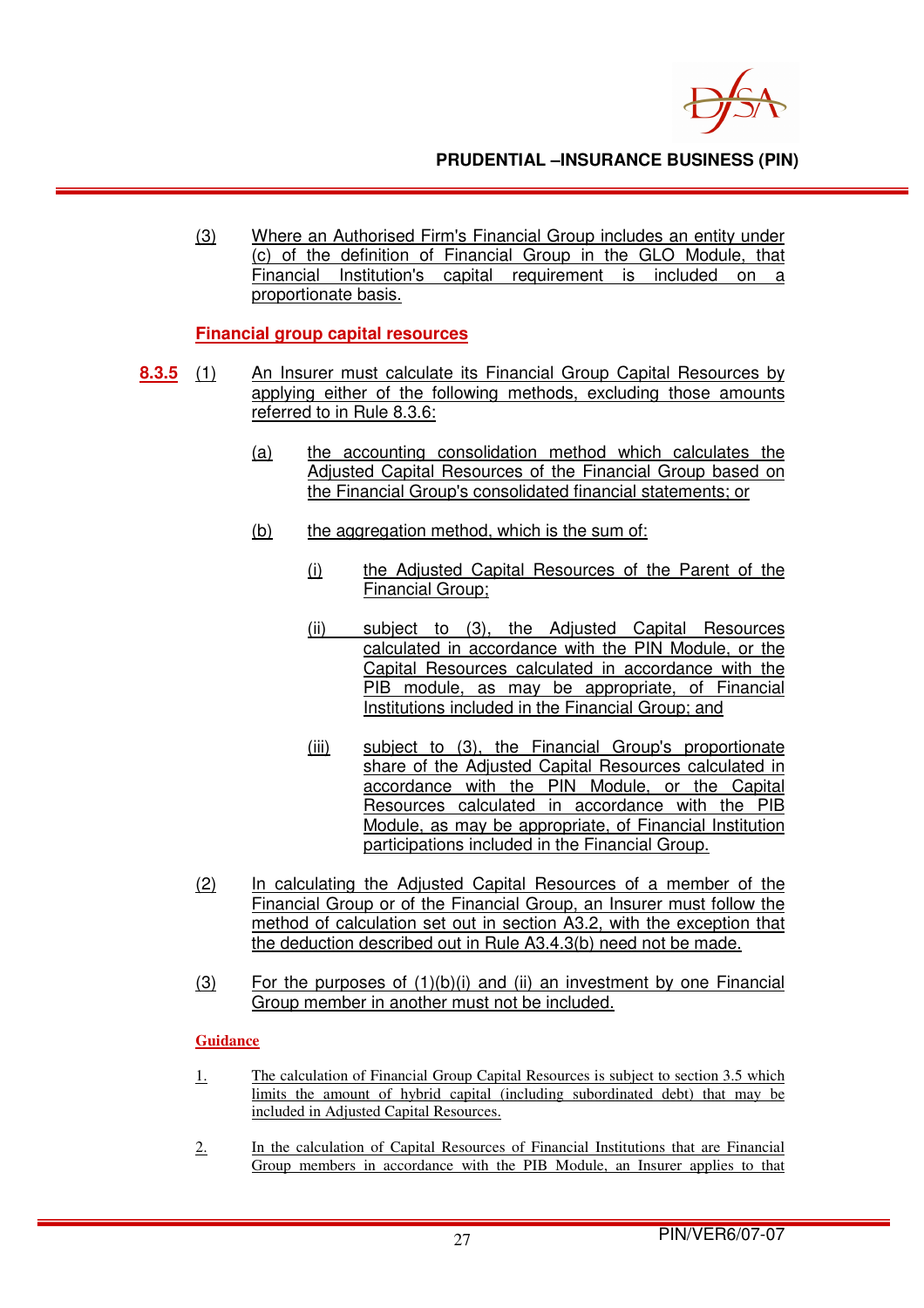

member the deductions for illiquid assets and material holdings and Qualifying Holdings set out in the PIB Module.

- 3. The deduction set out at Rule 8.3.5(3) need not be made to the extent that the investment has already been excluded in whole or part by virtue of the application of the limits described in paragraphs 1 and 2 of this Guidance.
- **8.3.6** When calculating the Financial Group Capital Resources of a Financial Group, an Insurer must not include Capital Resources or Adjusted Capital Resources (as the case may be) of Subsidiaries or participations to the extent that those Capital Resources or Adjusted Capital Resources:
	- (a) exceed the entity requirement in respect of that Subsidiary or participation, calculated in accordance with Rule 8.3.4; and
	- (b) are not freely transferable within the Financial Group.

#### **Guidance**

- 1. Because the Financial Group Capital Requirement set out in Rule 8.3.4 includes capital requirements in respect of Group entities, capital resources may be included in the calculation of Financial Group Capital Resources to the extent of those requirements. Capital that is surplus to those requirements is however subject to an additional condition before it may be taken into account for the purposes of Financial Group capital adequacy.
- 2. In general, Capital Resources or Adjusted Capital Resources are considered not to be freely transferable if they are subject to a legal or constructive limitation on their transferability, whether that transfer would be made by dividend, return or capital or other form of distribution. Examples of relevant limitations might include obligations to maintain minimum capital requirements to meet domestic solvency requirements, or to comply with debt covenants.

# **8.43 Transactions within a group**

**8.43.1** This section applies to all Insurers in respect of all transactions that are material.

#### **Guidance**

A single transaction or series of connected transactions that constitute a sale, purchase, exchange, loan or extension of credit, investment or guarantee involving one-half of one percent (0.5%) or less of surplus as at the end of the reporting period immediately preceding the effective date of the transaction will not normally be considered material for the purposes of this section.

- **8.43.2** Transactions entered into by an Insurer with Related entities must comply with the following conditions:
	- (a) the terms of the transactions must be fair and reasonable; and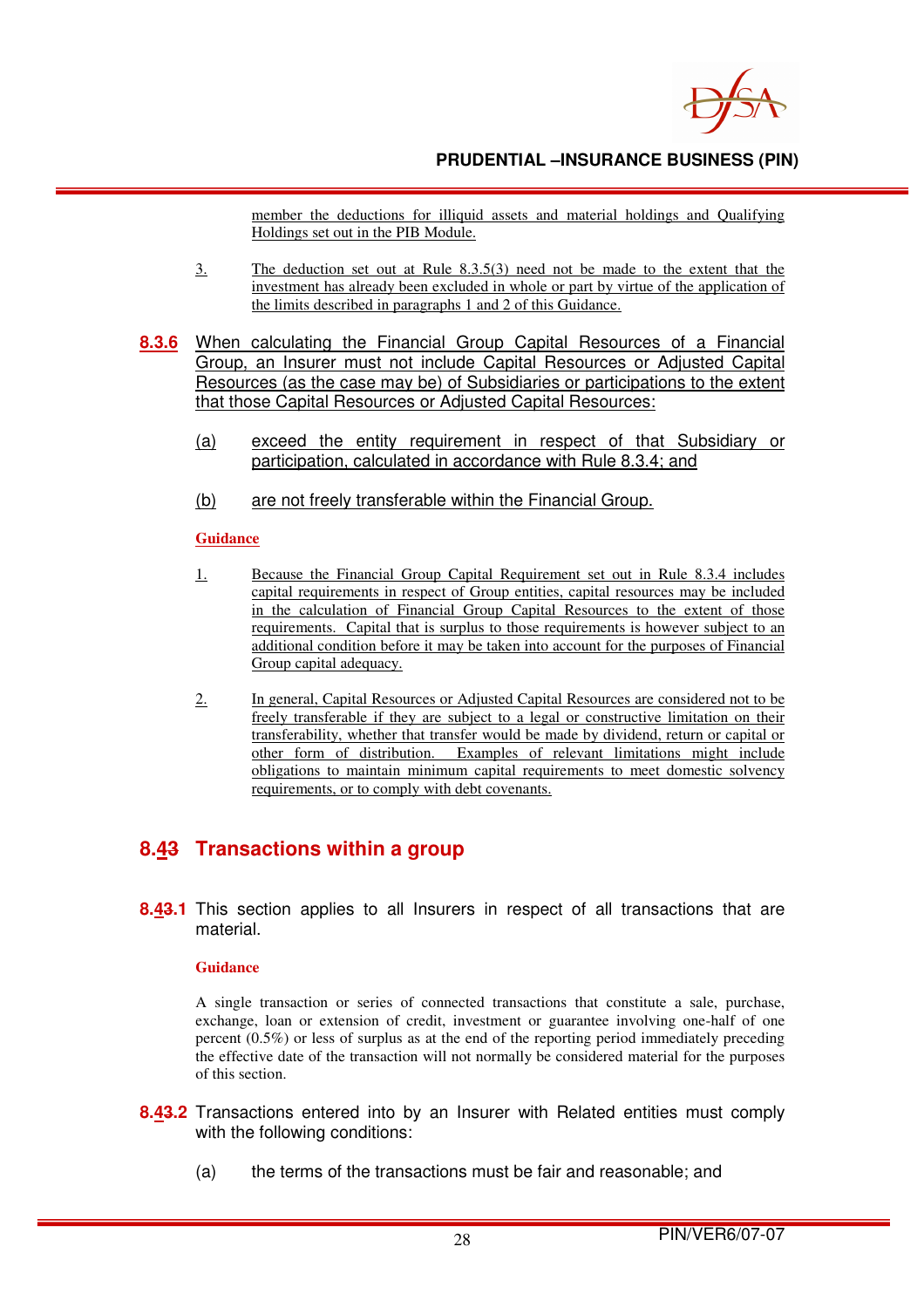

(b) the books, accounts and records of the Insurer must clearly and accurately disclose the nature and details of the transactions including any accounting information necessary to support the fairness and reasonableness of the terms and conditions of the transactions.

# **8.54 Significant transactions other than group transactions**

- **8.54.1** (1) A DIFC Incorporated Insurer must not enter into a transaction of the type described in this Rule unless the directors of the Insurer are satisfied following reasonable enquiry that the transaction does not adversely affect the interests of policyholders. The transactions to be considered are:
	- (a) a sale, purchase, exchange, loan or extension of credit, guarantee or investment where the counterparty is a Person Related to the Insurer and the amount of the transaction. as at the end of the reporting period immediately preceding the transaction, equals or exceeds three per cent of the Insurer's surplus as at the end of the reporting period immediately preceding the transaction;
	- (b) a loan or extension of credit to any Person who is not Related to the Insurer, where the Insurer makes the loan or extension of credit with the agreement or understanding that the proceeds of the transaction, in whole or in substantial part, are to be used to make loans or extensions of credit to purchase assets of, or to make investments in, any Related party of the Insurer making the loans or extensions of credit, where the amount of the transaction, as at the end of the reporting period immediately preceding the transaction, equals or exceeds three per cent of the Insurer's surplus as at the end of the reporting period immediately preceding the transaction;
	- (c) a reinsurance agreement or modification to a reinsurance agreement in which the reinsurance premium or a change in the Insurer's liabilities equals or exceeds five per cent of the Insurer's surplus;
	- (d) a reinsurance agreement or modification to a reinsurance agreement involving the transfer of assets from an Insurer to a Person not Related to the Insurer, if an agreement or understanding exists between the Insurer and that Person that any portion of the assets will be transferred to one or more other Persons Related to the Insurer and the reinsurance premium or a change in the Insurer's liabilities equals or exceeds five per cent of the Insurer's surplus; and
	- (e) any management agreement, service contract or cost-sharing arrangement.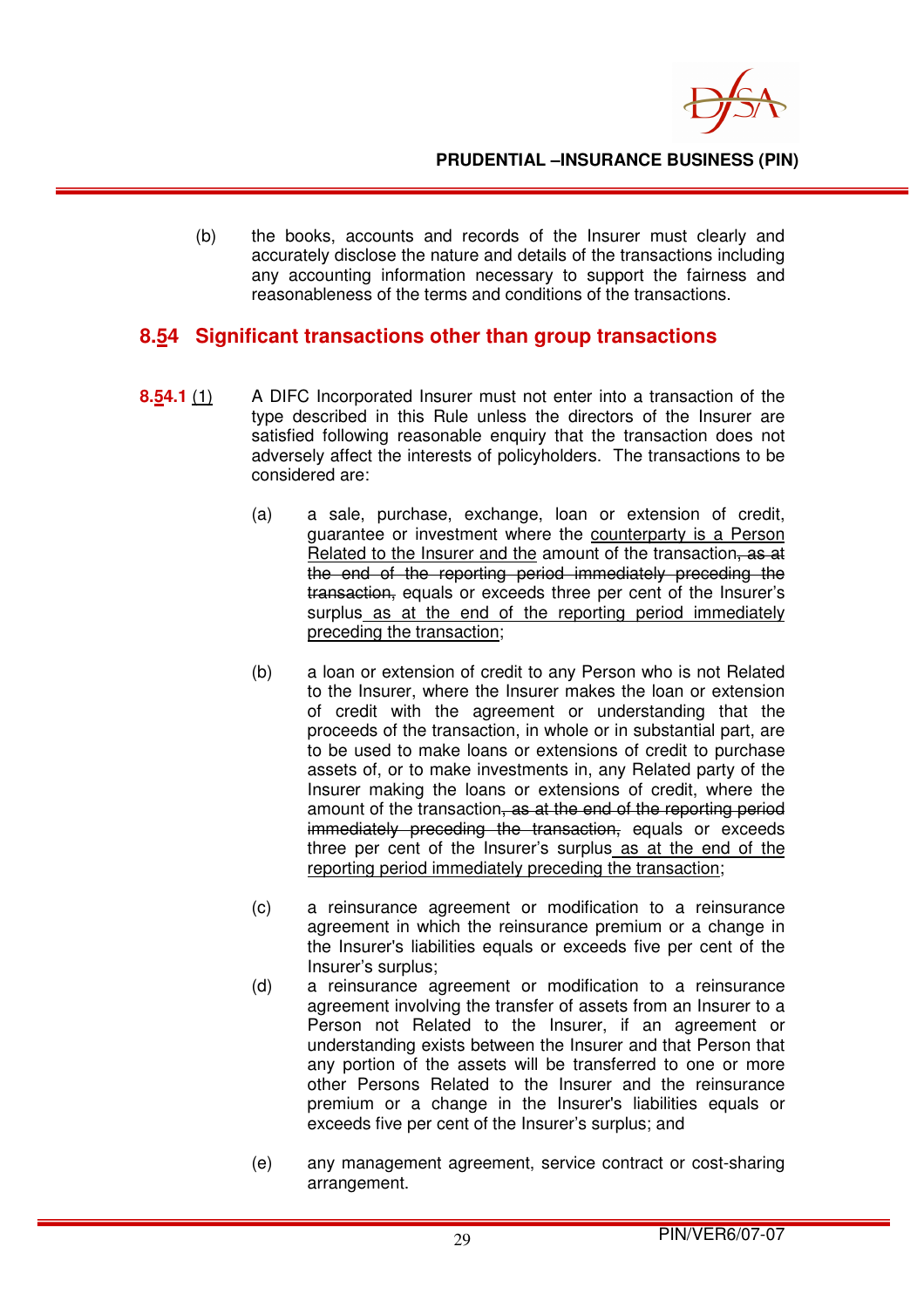

- (2) For the purposes of (1), 'surplus' means:
	- (a) in the case of an Insurer that is not a Protected Cell Company, the Insurer's Adjusted Capital Resources; and
	- (b) in the case of an Insurer that is a Protected Cell Company, the Insurer's Adjusted Cellular Capital Resources in respect of the Cell to which the transaction relates, where the transaction relates to a Cell, and otherwise the Insurer's Adjusted Non-Cellular Capital Resources.
- **8.54.2** An Insurer must report to the DFSA all dividends and other distributions to shareholders within 15 business days following the declaration of the dividend or distribution.
- **8.54.3** An Insurer that is a Takaful Insurer must report to the DFSA all distributions of profit or surplus (however called or described) to policyholders within 15 business days of the date of declaration of the distribution.
- **8.54.4** An Insurer must notify the DFSA in writing within 30 days if the Insurer makes an investment in a body corporate to which it is Related, if the total investment in the Related body corporate by the Insurer and other bodies corporate to which the Insurer is Related exceeds ten per cent of the body corporate's paid-up capital or voting rights.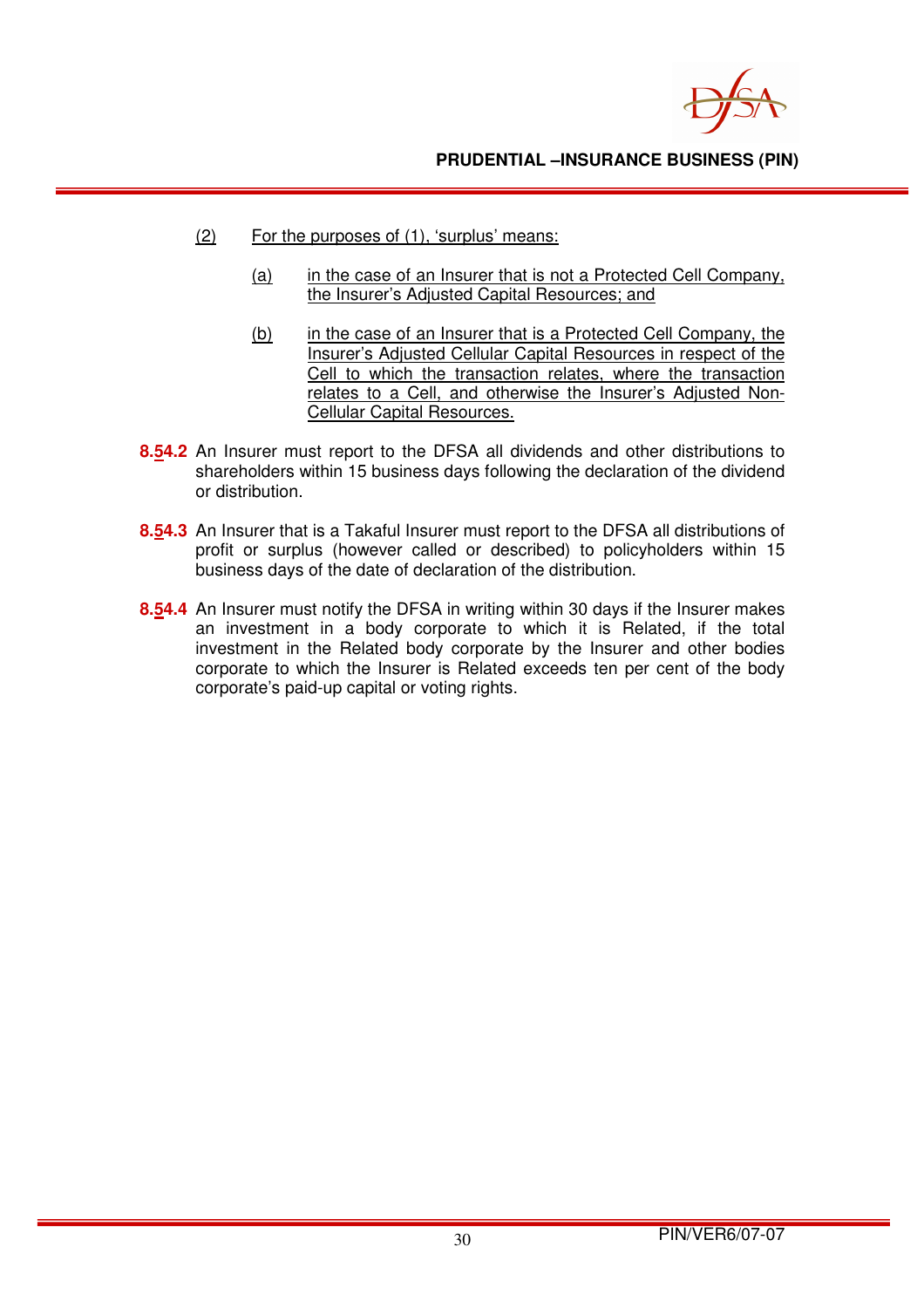# **9 INSURERS IN RUN-OFF**

# **9.4 Requirements for collateral for insurers in run-off**

#### **………….**

**9.4.5** The amount referred to in Rule 9.4.2(b)(ii) is calculated as follows:

- (a) in the case of an Insurer that is not a DIFC Incorporated Insurer, the amount of the assets that the Insurer is required by Rule 4.7.2 to make available;
- (b) in the case of a Cell of an Insurer, the sum of the following three two amounts:
	- (i) the Insurance Liabilities attributable to that Cell.; and
	- (ii) the Minimum Cellular Capital Requirement applicable to that Cell.; and

(iii) any Class 7 Capital Requirement applicable to that Cell;

- (c) in the case of a Long-Term Insurance Fund, subject to (e) and (f), the sum of the following two amounts:
	- (i) the Insurance Liabilities attributable to that Long-Term Insurance Fund; and
	- (ii) the Minimum Fund Capital Requirement applicable to that Long-Term Insurance Fund;
- (d) in the case of an Insurer that is a DIFC Incorporated Insurer and that is not a Protected Cell Company, the sum of the following three two amounts:
	- (i) the Insurer's Insurance Liabilities; and
	- (ii) the Insurer's Minimum Capital Requirement; and

(iii) any Class 7 Capital Requirement applicable to the Insurer;

- (e) in the case of an Insurer to which (a) and (c) both apply, the amount set out in (a); and
- (f) in the case of an Insurer to which (c) and (d) both apply, the amount set out in (d).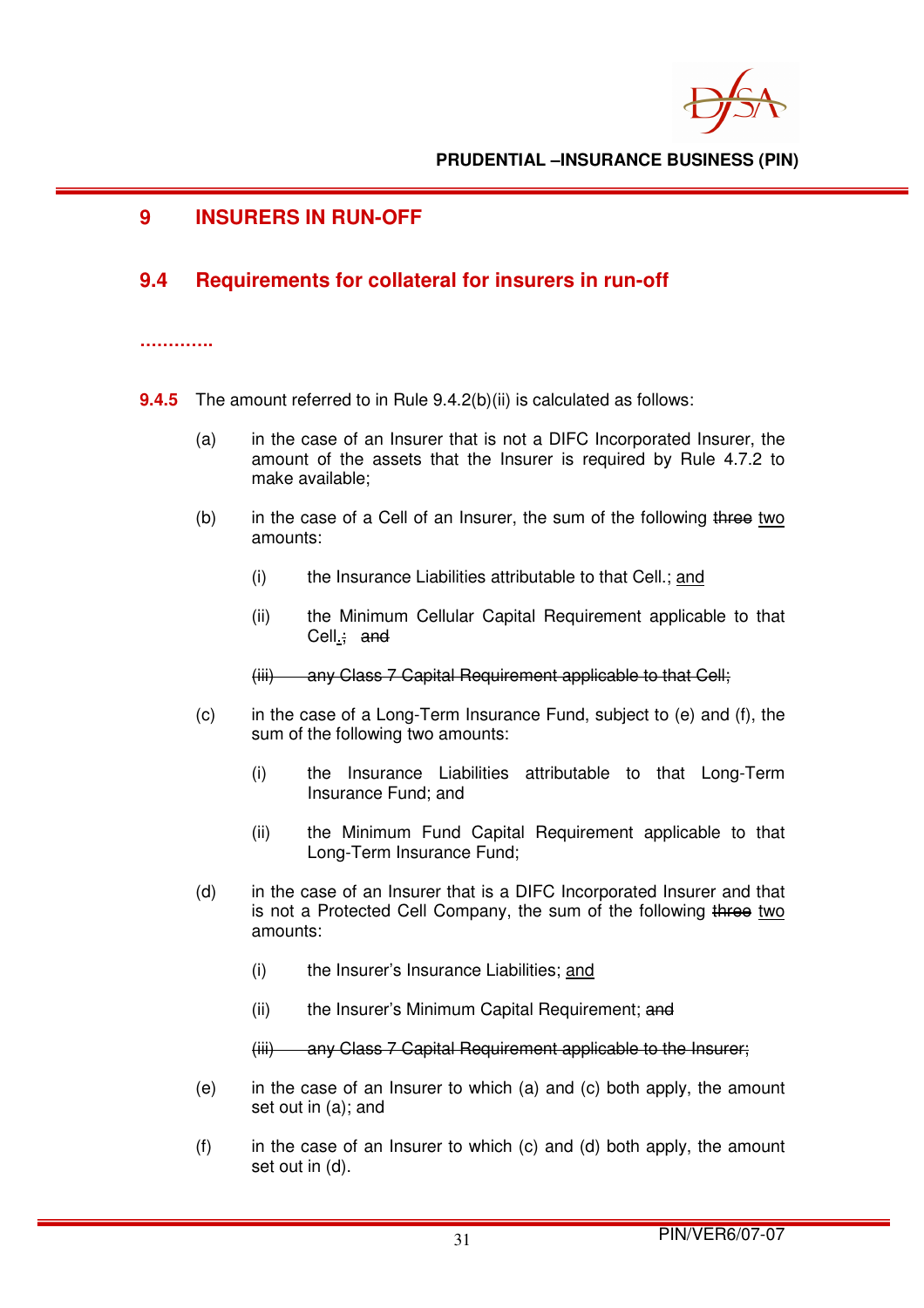# **App3 CALCULATION OF ADJUSTED CAPITAL RESOURCES**

**………….** 

# **A3.4 Adjusted equity**

**………….** 

- **A3.4.3** The following items must be deducted from base capital, to the extent that the Insurer has not excluded them in determining its base capital, or has added them to base capital under Rule A3.4.2:
	- (a) any amounts in respect of appropriations to be made from profit in respect of the reporting period most recently ended, including dividends, distributions by Takaful Insurers of surplus, bonuses, pensions and welfare charges that are determined on the basis of the profit of that reporting period, whether or not the amounts have been approved by the Insurer for payment;
	- (b) Owners' Equity in a Takaful Insurer that does not, under the constitutional documents of the Insurer or the terms of insurance contracts or both, participate in the surpluses and losses of Takaful business;
	- (c) the amount of any investment by the Insurer or by a Subsidiary of the Insurer, in the Insurer's own shares;
	- (d) the amount of any tax liability that would be attributable to unrealised gains on investments, if those gains were realised;
	- (e) the amount of deferred acquisition costs;
	- (f) the amount of any deferred tax asset;
	- (g) the amount of any asset representing the value of in-force Long-Term Insurance Business of the Insurer;
	- (h) the amount of any goodwill, patents, service rights, brands and any other intangible items;
	- (i) the amount of any Zakah or charity fund of a Takaful Insurer;
	- $(i)$  the amount of any Class 7 Capital Requirement to which the Insurer is subject;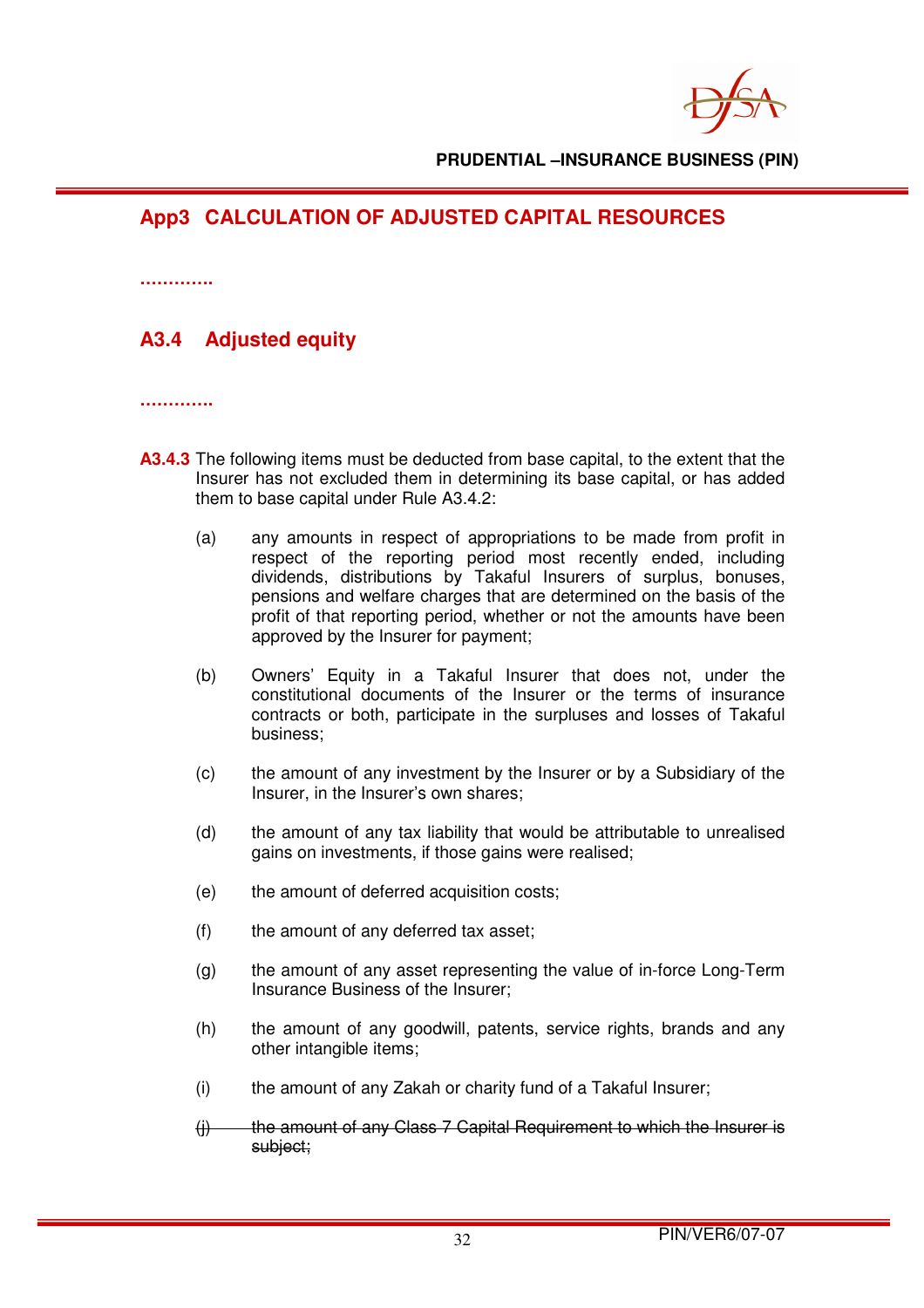

- (jk) the amount of any operating assets, including inventories, plant and equipment, and vehicles; and
- $(k)$  the amount of any other assets that may not be applied to meet Insurance Liabilities of the Insurer.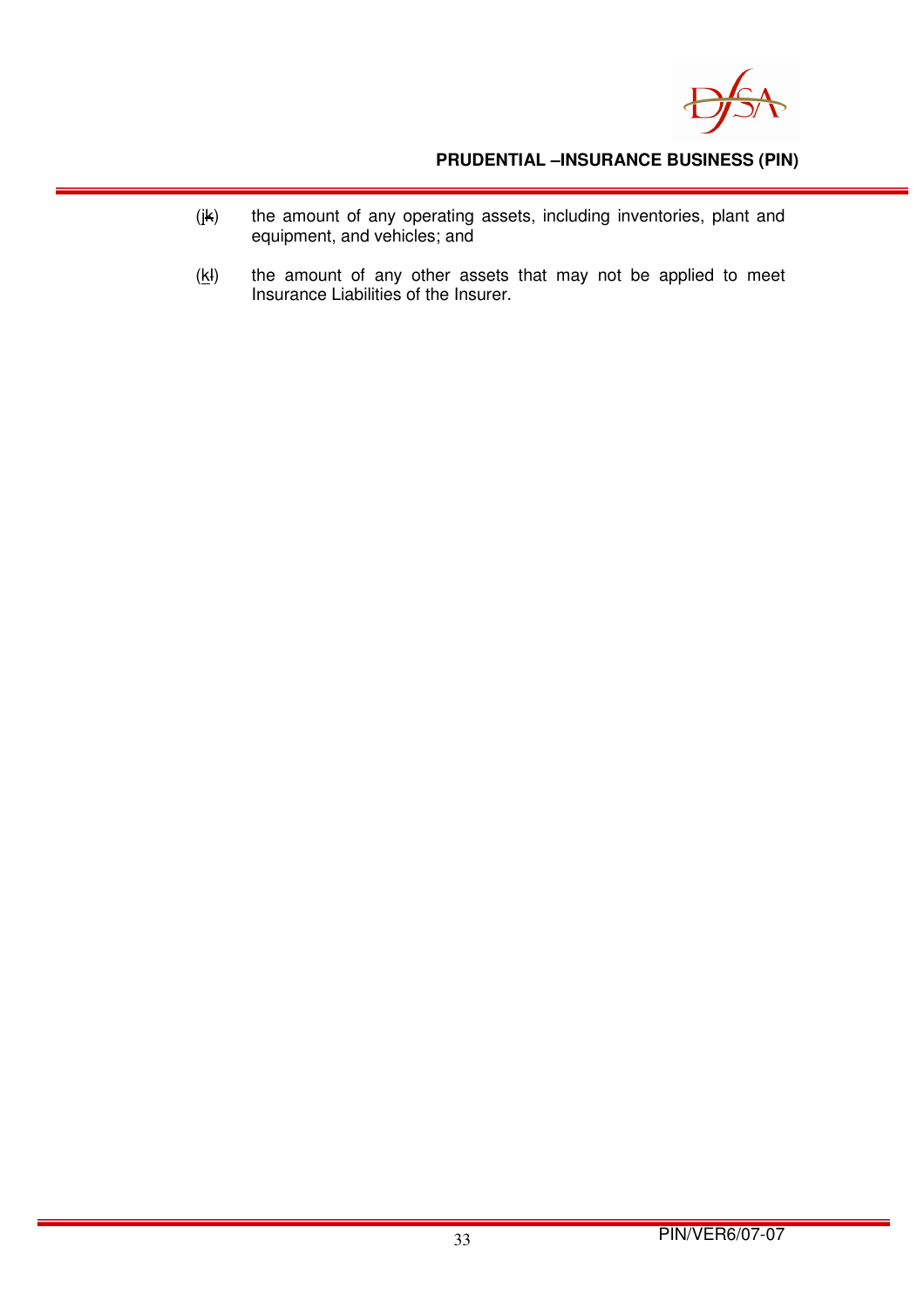# **App4 CALCULATION OF MINIMUM CAPITAL REQUIREMENT**

**…………**

# **A4.2 Minimum capital requirement**

**…………**

- **A4.2.3** An Insurer's Minimum Capital Requirement must always be equal to or higher than:
	- (a) in the case of a Class 1 Captive Insurer, \$ 150,000;
	- (b) in the case of a Class 2 Captive Insurer, \$ 250,000;
	- (c) in the case of a Class 3 Captive Insurer, \$ 1,000,000; and
	- $(d)$  in the case of all other Insurers,  $$100,000,000$ .
	- (d) in the case of all other Insurers, \$10,000,000.

**……….** 

# **A4.10 Underwriting risk component**

## **A4.10.1**

**………….** 

| Classes 7(a) and<br>(b |  |  |
|------------------------|--|--|
| $(gf)$ Class 8         |  |  |

**………….**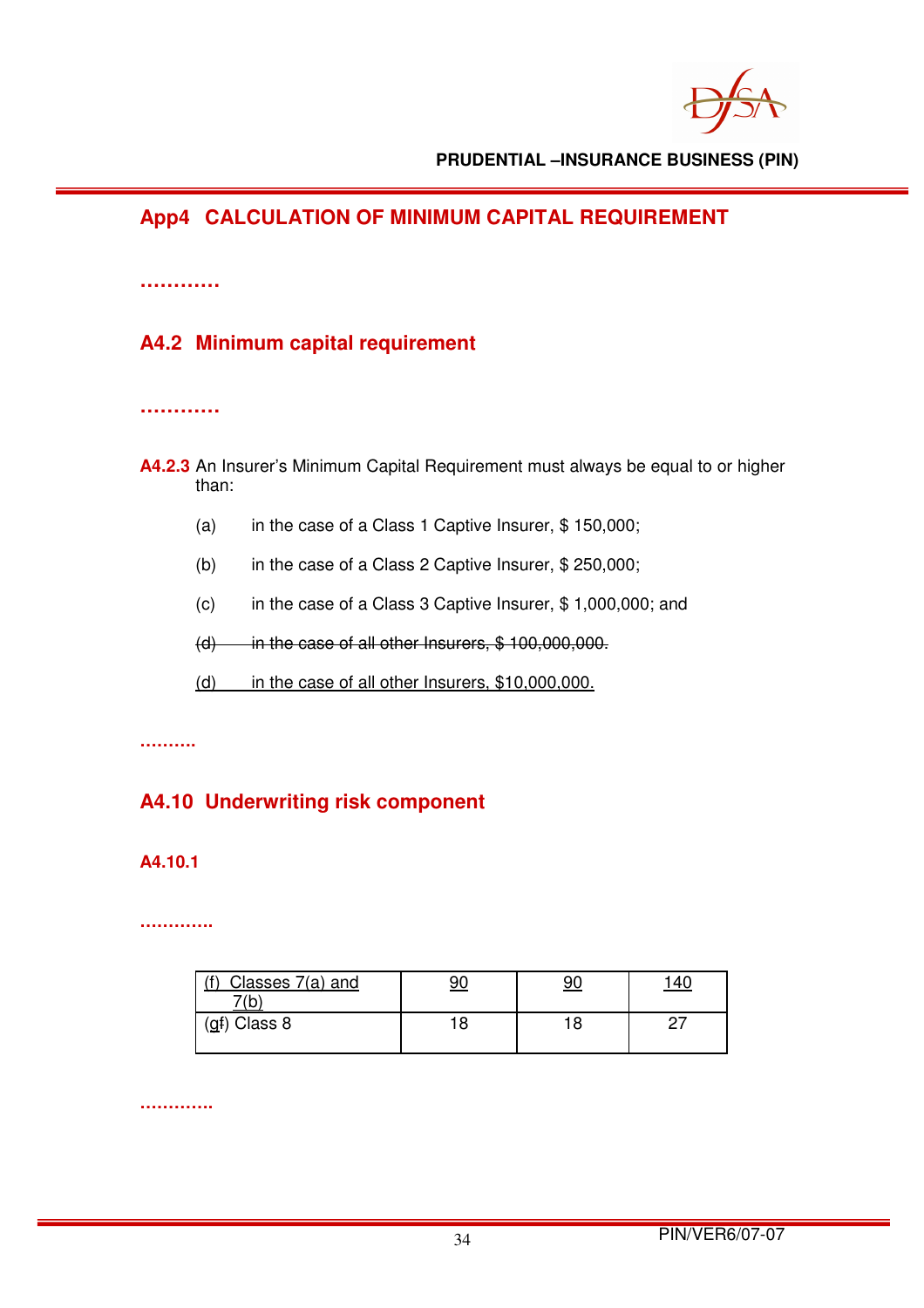## **A4.10.9**

**………….** 

**Guidance**  Provisions in respect of Class 7 are contained in section 4.5.

**………….** 

# **A4.11 Reserving risk component**

## **A4.11.1**

**………….** 

| Classes 7(a) and<br>ιv         | つに | っに |    |
|--------------------------------|----|----|----|
| ( <u>a</u> f) Class <u>8</u> 7 | 20 | 28 | 28 |

**………….** 

# **A4.11.5**

**Guidance** 

Provisions in respect of Class 7 are contained in section 4.5.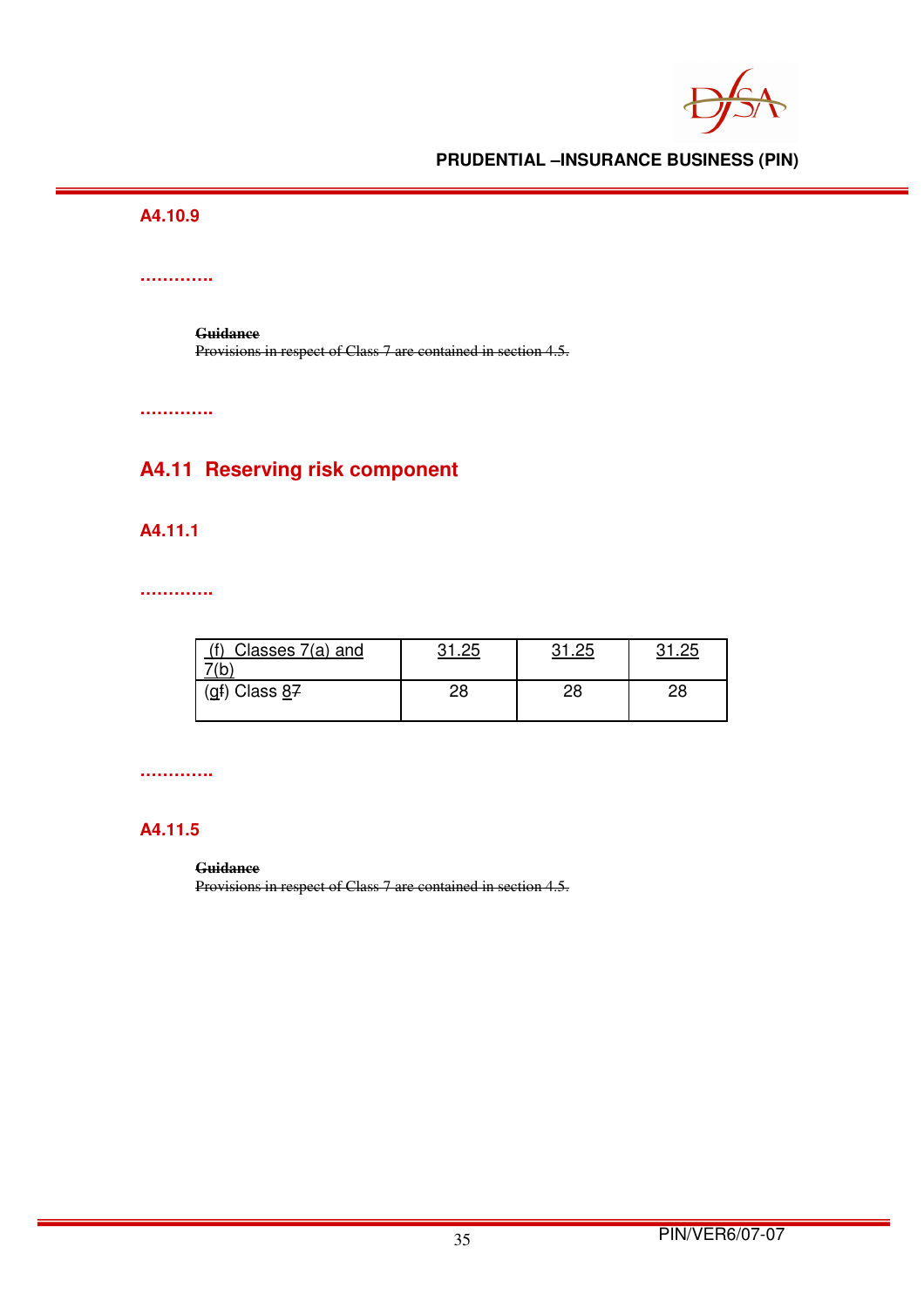

## **A4.12 Long-term insurance risk component**

- 1. The purpose of the Long-Term Insurance risk component of the Minimum Capital Requirement is to require an Insurer to set aside capital to address the risk that the net present value of future Policy Benefits will vary from the amounts recorded as Long-Term Insurance Liabilities in the Insurer's balance sheet.
- 2. The calculation model set out in Rule A4.12.1 deals separately with Direct Long-Term Insurance Business, with proportional and non-proportional reinsurance of Long-Term Insurance Business, and with finite risk reinsurance of Long-Term Insurance Business. Because of the prohibition set out in COB Rule  $2.2.2(1)(a)$ chapter 2, all Long-Term Insurance Business of an Insurer must be reinsurance, unless Direct Long-Term Insurance Business is carried on by a DIFC Incorporated Insurer from an establishment outside the DIFC.
- 3. To determine the amount for proportional reinsurance business, the calculation model applies ratios to the Insurer's premium, to its liability and to the capital at risk in respect of such business. To determine the amount for non-proportional reinsurance, a ratio is applied to the Insurer's non-proportional reinsurance premium. To determine the amount for finite risk reinsurance, ratios are applied to the balance outstanding on contracts, depending on the rating of the Insurer and the term to completion. To determine the amount for Direct Long-Term Insurance Business, the calculation model applies ratios to the Insurer's liability and to its capital at risk in respect of such business. Additional or alternative charges are made in respect of particular Classes of Business.
- **A4.12.1** An Insurer must calculate its Long-Term Insurance risk component as the sum of the proportional reinsurance element determined in accordance with Rule A4.12.3, the non-proportional reinsurance element determined in accordance with Rule A4.12.4, and the finite risk reinsurance element determined in accordance with Rule A4.12.5 and the Direct Long-Term Insurance element determined in accordance with Rule A4.12.8.
- **A4.12.2** In Rules A4.12.3, and A4.12.4 and A4.12.8:
	- (a) contracts of finite risk reinsurance must be excluded from the calculation of the proportional reinsurance element and the nonproportional reinsurance element;
	- (b) 'provisions in respect of Long-Term Insurance Business' means the amount of Long-Term Insurance Liability in respect of the contracts concerned, except that the amount may not be less than 85% of the liability determined without taking reinsurance into account; and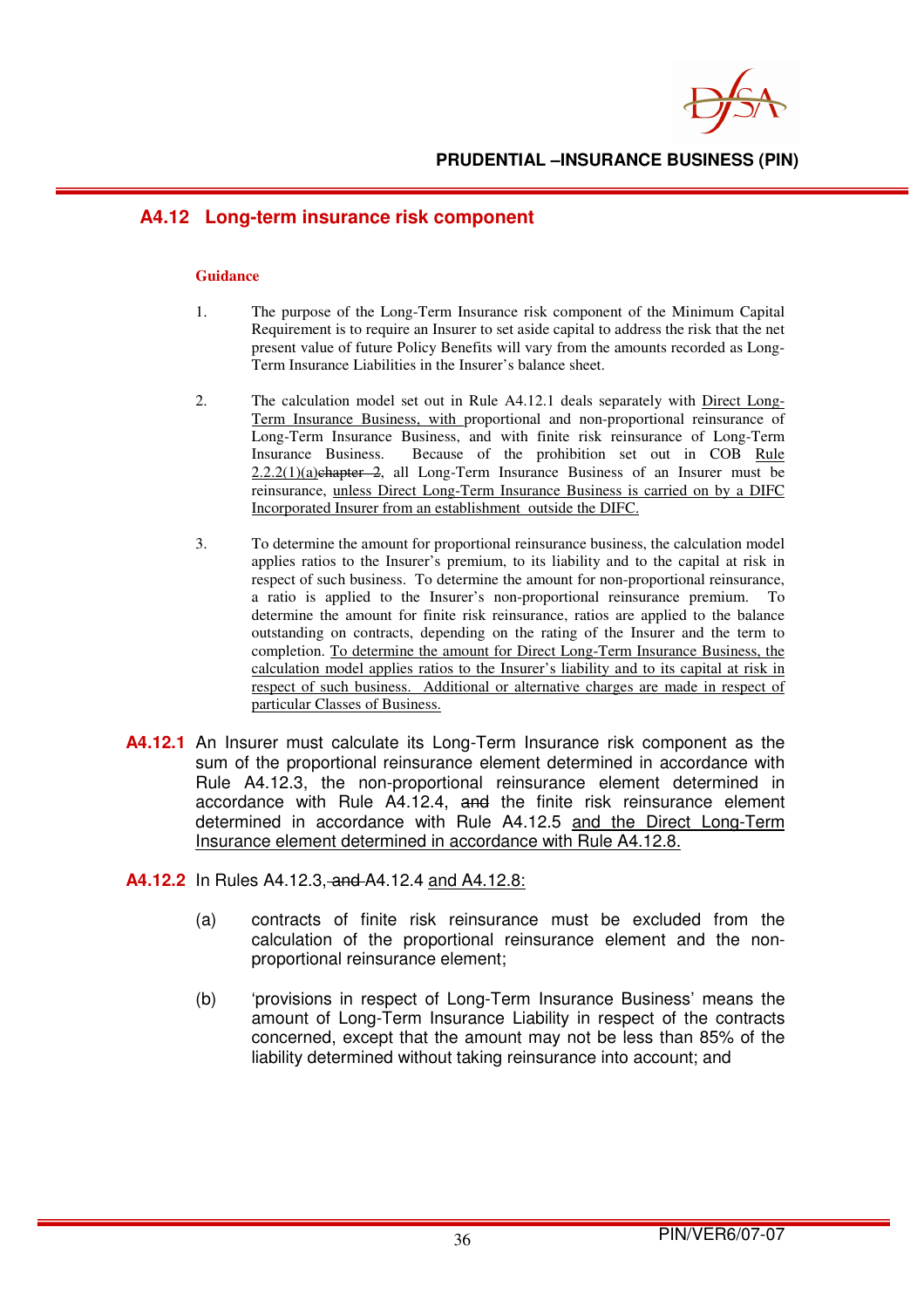

(c) 'capital at risk' means the aggregate amount of sums assured on contracts of Long-Term Insurance issued by an Insurer, minus the aggregate amount of provisions in respect of those contracts. Where the contract is an annuity, the sum assured must be taken to be the present value of the annuity payments. The capital at risk must be determined separately for each contract, and where the capital at risk calculated for a contract is less than zero, the capital at risk for that contract must be taken as zero.

#### **…………**

- A4.12.8 An Insurer who carries on Direct Long-Term Insurance Business through a branch located outside the DIFC must calculate the Direct Long-Term Insurance Business element of its Long-Term insurance risk component as the aggregate of the following, in respect of those contracts:
	- (a) the following proportions of provisions in respect of Long-Term Insurance Business:
		- $(i)$  in the case of Class I, Class II, and Class VI,  $4\%$ ;
		- (ii) in the case of Class III and Class VII, where the Insurer bears investment risk, 4%; and
		- (iii) in the case of Class III, where the Insurer bears no investment risk but the allocation to cover management expenses is fixed for more than five years, 1%;
	- (b) in the case of all contracts where the Insurer bears a death risk under the contract, the following percentage of capital at risk, subject to a maximum reduction for reinsurance of 50%:
		- (i) where the contract is term assurance of not more than three years, 0.1%;
		- (ii) where the contract is term assurance of between three and five years, 0.15%; and
		- (iii) in all other cases, 0.3%;
	- (c) in the case of Class III, where the Insurer bears no investment risk and the allocation to cover management expenses is not fixed for more than five years, 25% of the Insurer's net administrative expenses in the past financial year pertaining to such business;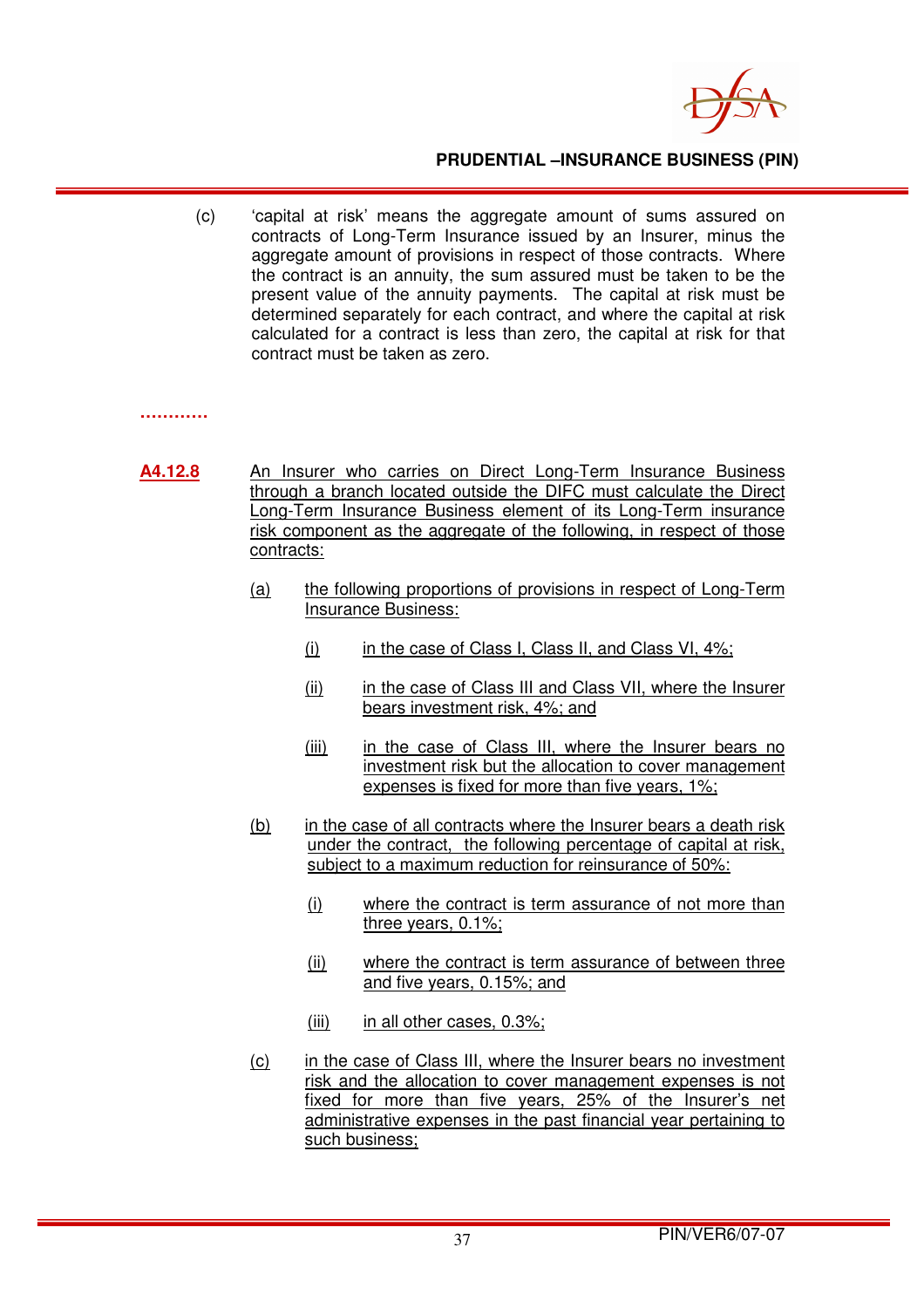

- (d) in the case of Class IV, the higher of:
	- (i) 18% of Gross Written Premium, reducing to 16% for the amount of Gross Written Premium in excess of \$50 million, and subject to a maximum reduction for reinsurance of 50%; and
	- (ii) 26% of the average gross claims incurred over the three preceding financial years, reducing to 23% for the amount of that average in excess of \$35 million, and subject to a maximum reduction for reinsurance of 50%; and
- (e) in the case of Class V, 1% of the assets of the tontine;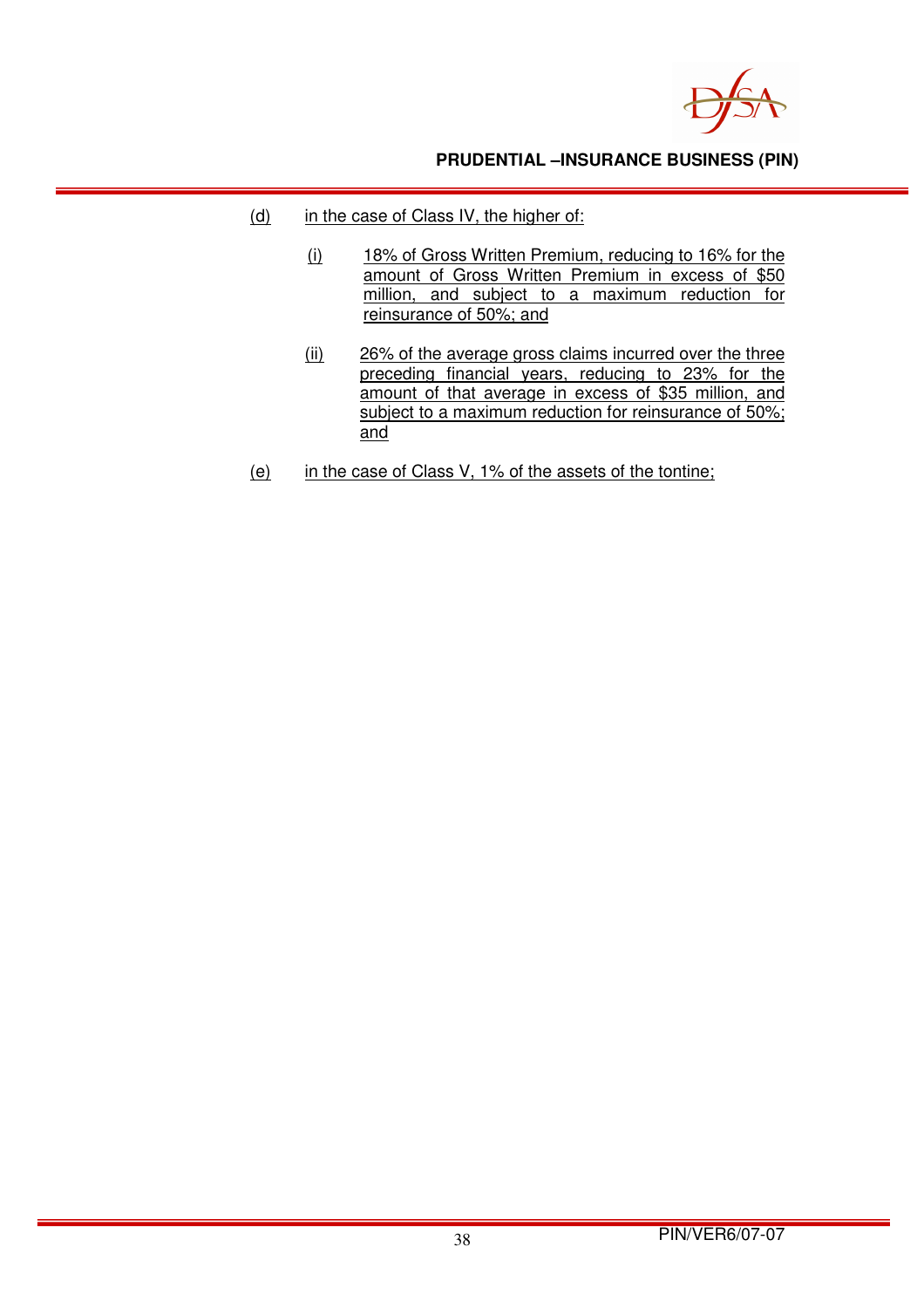

# **App5 CALCULATION OF ADJUSTED NON-CELLULAR CAPITAL RESOURCES AND ADJUSTED CELLULAR CAPITAL RESOURCES**

**………….** 

- **A5.8.3** The following items must be deducted from base cellular capital, to the extent that the Insurer has not excluded them in determining base cellular capital, or has added them to base cellular capital under Rule A5.8.2:
	- (a) any amounts in respect of appropriations to be made from profit of the Cell in respect of the reporting period most recently ended, including dividends, bonuses, pensions and welfare charges that are determined on the basis of the profit of that reporting period, whether or not the amounts have been approved by the Insurer for payment;
	- (b) Owners' Equity in a Takaful Insurer that does not, under the constitutional documents of the Insurer or the terms of insurance contracts or both, participate in the surpluses and losses of Takaful business;
	- (c) the amount of any investment by the Insurer or by a Subsidiary of the Insurer, in the Insurer's own shares, where that investment or the Subsidiary concerned is a Cellular Asset;
	- (d) the amount of any tax liability that would be attributable to unrealised gains on investments that are Cellular Assets, if those gains were realised;
	- (e) the amount of deferred acquisition costs that are Cellular Assets;
	- (f) the amount of any deferred tax asset that is a Cellular Asset;
	- (g) the amount of any Cellular Asset representing the value of in-force Long-Term Insurance Business of the Insurer;
	- (h) the amount of any goodwill, patents, service rights, brands and any other intangible items that are Cellular Assets;
	- $(i)$  the amount of any Zakah or charity fund of a Takaful Insurer;
	- $(i)$  the amount of any Class 7 Capital Requirement to which the Insurer is subject in respect of Class 7 Insurance Business of the Cell;
	- (ik) the amount of any operating assets, including inventories, plant and equipment, and vehicles, that are Cellular Assets; and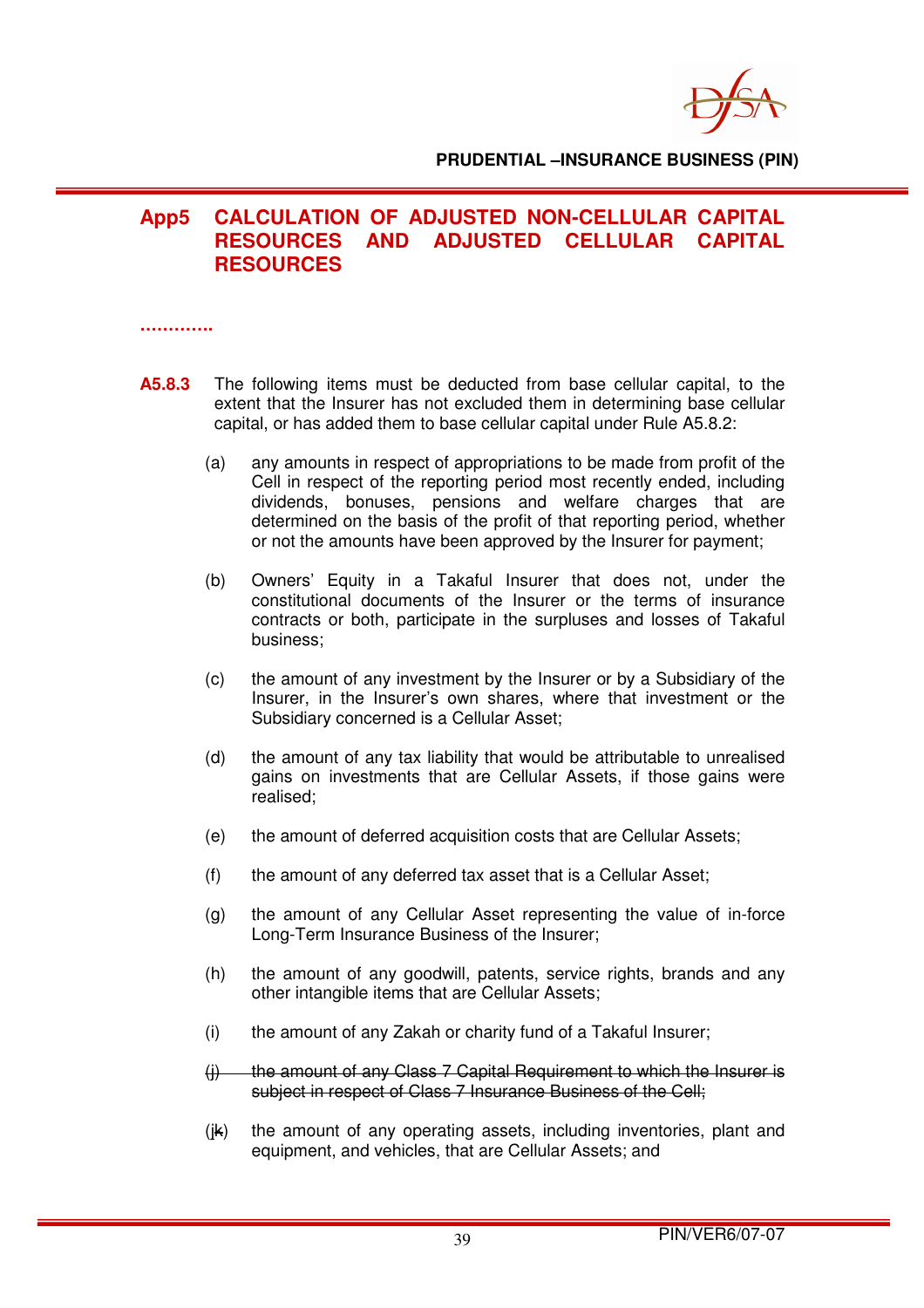$(k)$  the amount of any other Cellular Assets that may not be applied to meet Cellular Liabilities of that Cell.

**…………….** 

# **App8 CALCULATION OF MINIMUM FUND CAPITAL REQUIREMENT**

**…………….** 

**A8.2.3** The Minimum Fund Capital Requirement in respect of a Long-Term Insurance Fund must always be equal to or higher than \$105,000,000.

**…………….** 

# **APP10 REPORTING TO THE DFSA**

#### **…………….**

# **A10.3 Content of returns**

- **A10.3.1** The Annual Regulatory Return comprises the following forms, together with the Supplementary Notes pertaining to those forms and the Statement of Directors referred to in section A10.5:
	- (a) Form 1: Statement of financial position;
	- (b) Form 2: Statement of capital adequacy;
	- (c) Form 3: Statement of financial performance;
	- (d) Form 4: Statement of premium revenue and reinsurance expense;
	- (e) Form 5: Statement of claims expense and recovery revenue;
	- (f) Form 6: Statement of movements in insurance provisions;
	- (g) Form 7: Statement of investment income;
	- (h) Form 8: Statement of acquisition expenses;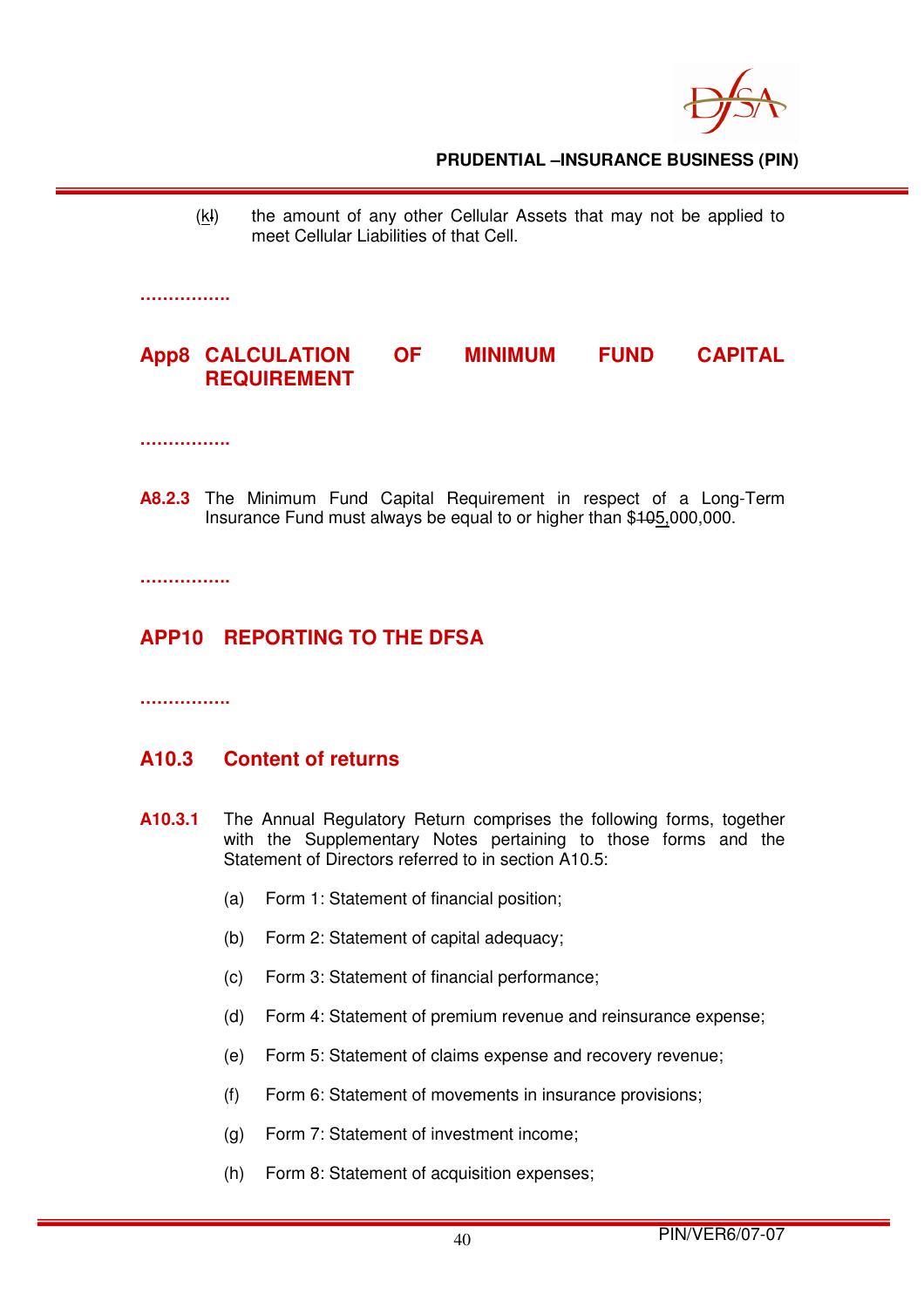- (i) Form 9: Reconciliation to financial statements.
- (i) Form 11: Reconciliation of Direct to Total Long-Term Insurance Business;
- (k) Form 12: Statement of Direct Long-Term Insurance Business;
- (l) Form 13: Statement of Direct Long-Term Insurance Liabilities;
- (m) Form 14: Statement of Assets Covering Direct Linked Long-Term Insurance Liabilities;
- (n) Form 15: Statement of Assets Covering Direct Non-Linked Long-Term Insurance Liabilities and Minimum Capital Requirements;
- (o) Form 16: Calculation of Direct Long-Term Insurance element of Long-Term Insurance Risk Component; and
- (p) Form 17: Statement of Financial Group Capital Adequacy.
- **A10.3.2** The Quarterly Regulatory Return comprises the following forms, together with the Supplementary Notes pertaining to those forms and the Statement of Directors referred to in section A10.5:
	- (a) Form 1: Statement of financial position;
	- (b) Form 2: Statement of capital adequacy;
	- (c) Form 3: Statement of financial performance; and
	- (d) Form 10: Summary statement of operations
	- (e) Form 12: Statement of Direct Long-Term Insurance Business.
- **A10.3.3** The forms referred to in section A10.3.1 and section A10.3.2 must be prepared for each reporting unit for which an Insurer is required to complete an Annual Regulatory Return or a Quarterly Regulatory Return as applicable, except where:
	- (a) this appendix or the form states that the form is not required for that reporting unit, or for that Insurer; or
	- (b) the form would contain no information, in which case the insurer may omit the form and present a Supplementary Note stating that the form has not been prepared for that reason.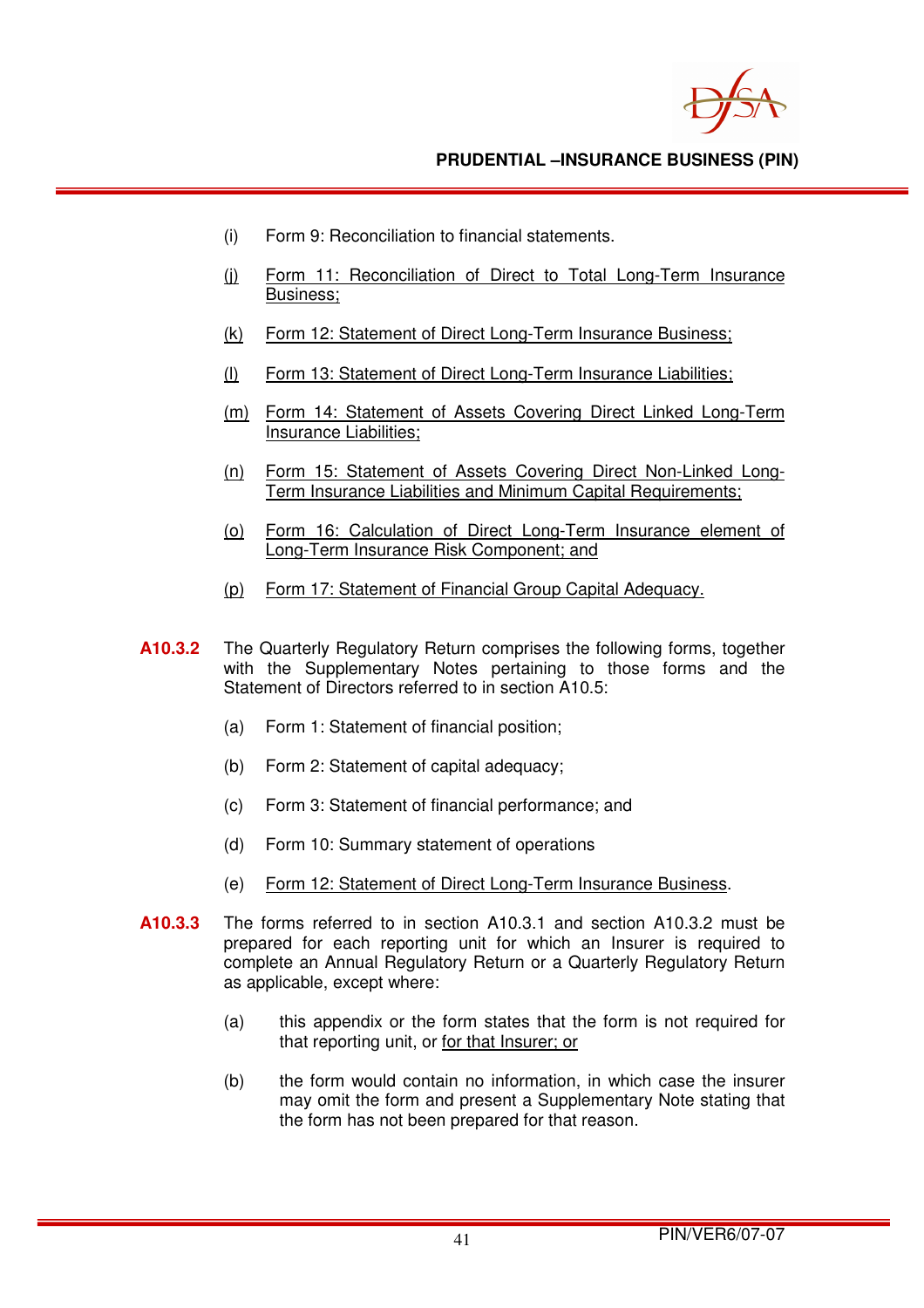

**A10.3.6** Where an item is described on the face of a form as the result of a mathematical calculation, that mathematical calculation must be used to determine that item except where these Rules or the relevant instructional guidelines require otherwise.

# **A10.4 General provisions relating to the completion of forms**

**…………….** 

**A10.4.3** A Return must be presented in United States currency, rounded to thousands of dollars, with no decimal place except where these Rules or the relevant instructional guidelines require otherwise.

**…………….** 

- **A10.4.7** Where this appendix or the form requires information to be presented for different Classes of Business or for different types of insurance contract (that is for example, direct insurance, facultative reinsurance, proportional reinsurance treaty and non-proportional reinsurance treaty), an Insurer required to complete the form must present the relevant information in respect of all Classes of Business and types of contract, except under the following circumstances so far as concerns businesses other than Direct Long Term Insurance Business of a DIFC Incorporated Insurer:
	- (a) Where an item of numerical information in respect of a Class of Business for a type of insurance contract is less than two per cent of the total such numerical information in respect of all Classes of Business for that type of insurance contract, the Insurer may aggregate that numerical information for that Class of Business for that type of insurance contract with the same item of information for the Class of Business for that type of contract in which that item of information is the largest.
	- (b) Where an item of numerical information in respect of a type of insurance contract for a Class of Business is less than two per cent of the total such numerical information in respect of all types of insurance contract for that Class of Business, the Insurer may aggregate that numerical information for that type of insurance contract for that Class of Business with the same item of information for the type of insurance contract for that Class of Business in which that item of information is the largest.